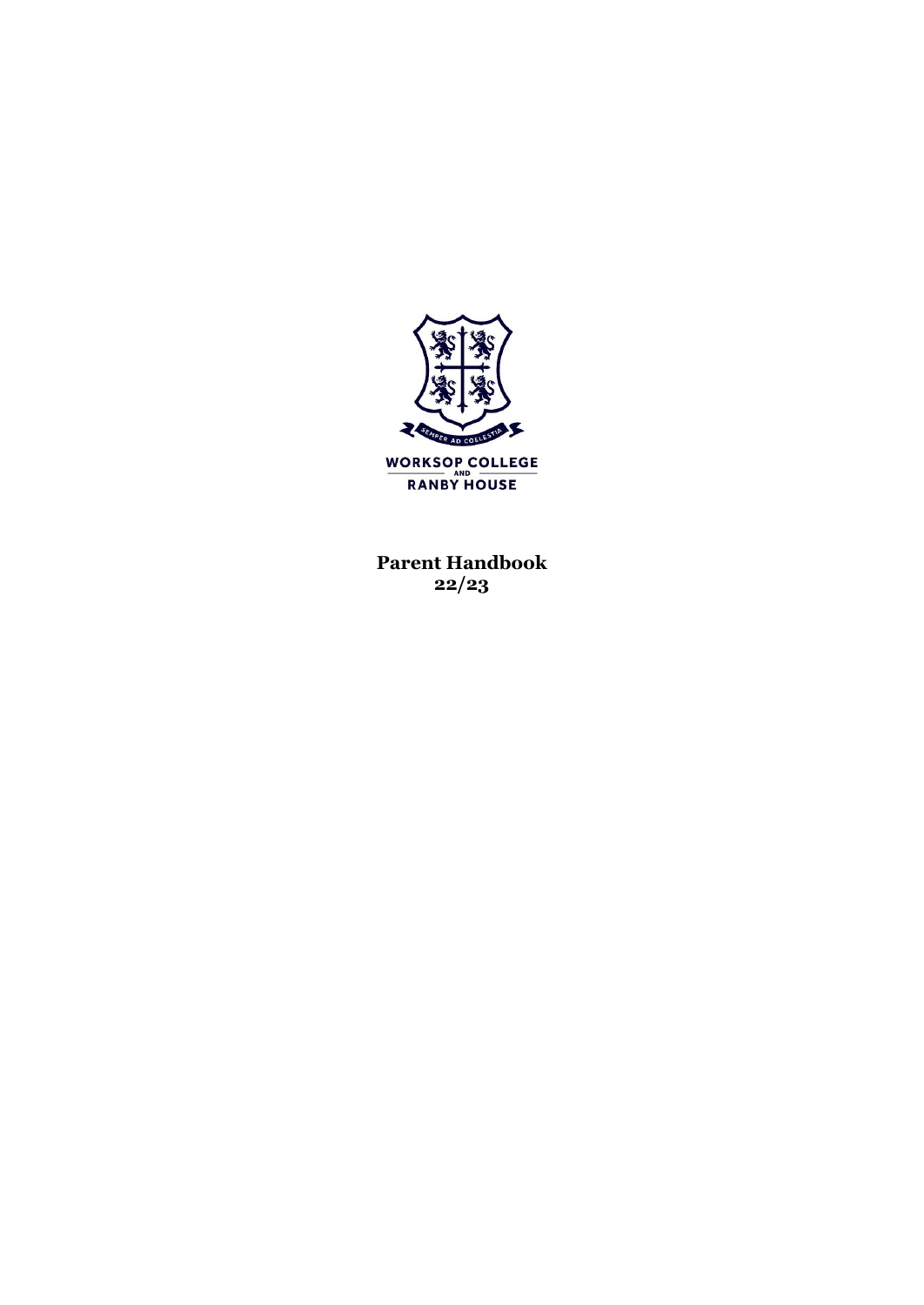### **A welcome from our Headmaster, Dr Price**

I would like to take the opportunity to welcome you and your family to Worksop College.

We have some of the finest facilities in the country and we are rightly proud of our warm welcome, close-knit community and our beautiful location - set here in over 330 acres of wonderful North Nottinghamshire countryside.

Pastoral care for our pupils is of utmost importance - and our team is committed to helping pupils with the ups-and-downs of everyday life, in addition to ensuring they achieve their potential.

While your child is with us, our staff will look to work closely with you as parents to support your child to make the very best of the opportunities afforded to them and, indeed, prepare them for the challenges of life beyond school.

If you have any further questions, please do get in touch.

We very much look forward to welcoming you and your child into our community.

**Dr John Price Headmaster**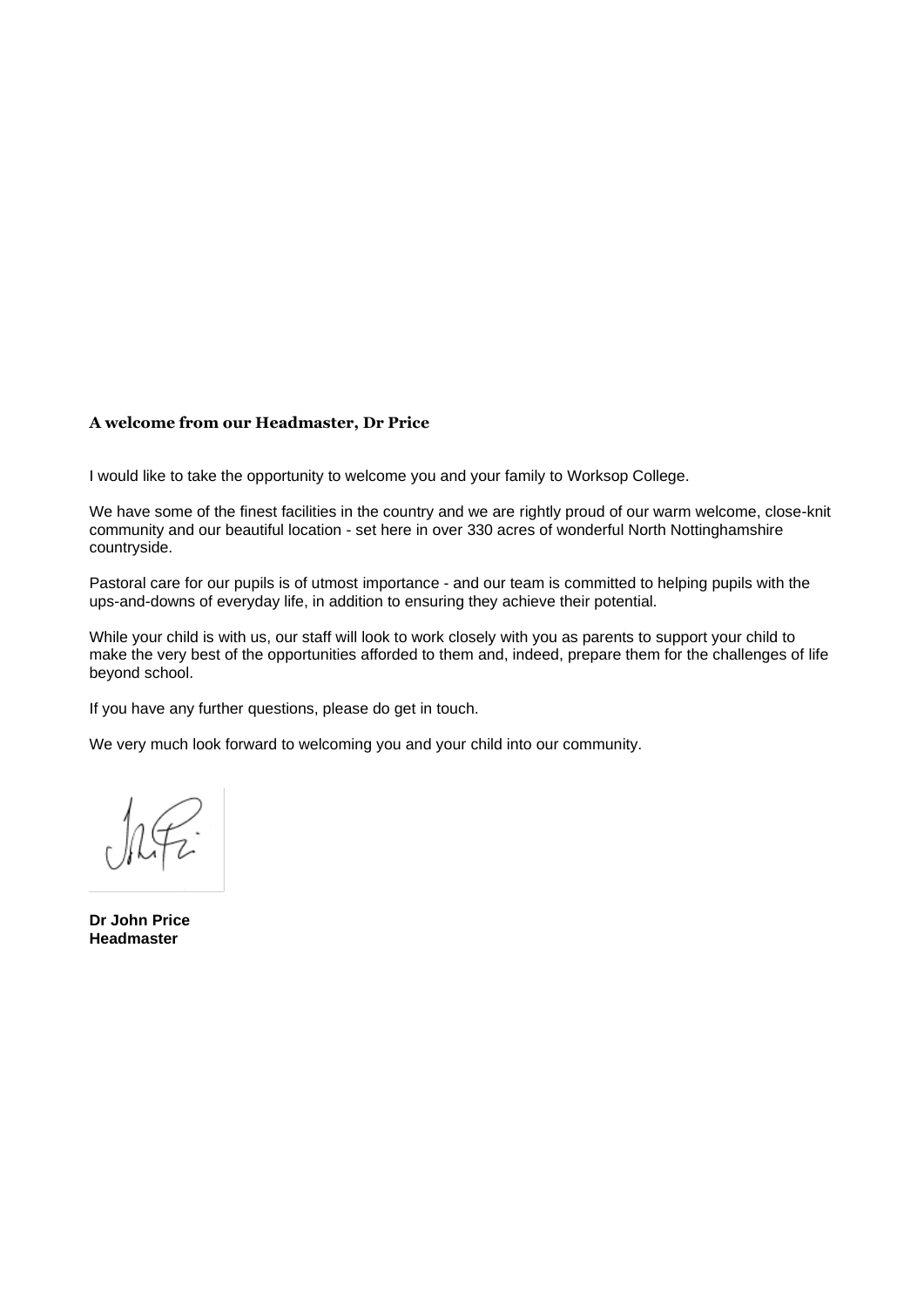# **The House system and pastoral care**

For a Worksop College pupil, the House is the centre of his or her life at school. The pastoral care is a strong feature of the College and based upon the House system; all our pupils belong to a House.

Each House has its own individual character and there is a strong sense of loyalty within each. This gives rise to healthy competition between them in the many sporting, intellectual and cultural tournaments throughout the year.

If a parent has any concern or question about their child's progress, the first point of contact should always be the Housemaster or Housemistress.

Each House is a separate community within the School and operates rather like a family, with similar levels of individual support and care, and respect for each other's individuality.

### **Our tutor teams**

To support the Housemaster or Housemistress, each House has a team of tutors and each pupil is allocated a tutor on arrival at the College. The tutor will discuss the pupil's progress with them through academic reports and social contact. In monitoring their progress, the tutor, along with the Housemaster/Housemistress will advise on GCSE and A level options and overall developments and are available to discuss any problems if the need arises. Parents can expect regular contact.

Sixth formers can choose their own tutor from a dedicated Sixth Form Tutor Team and this is sometimes one of the pupil's subject teachers rather than a member of their House.

#### **Duties**

Within the House, pupils are expected to carry out certain duties. This may be ensuring that a communal area is tidy or collecting of the House's post or daily milk and bread allocation. Eventually, pupils may be asked to take on greater responsibility within the House, and ultimately may be invited to be a House Prefect.

#### **Pastoral Care**

Every member of staff has a responsibility for the pastoral care of members of the school community and pupils should not feel that it is only their House staff who care for them. The Chaplain and the School Nurses play a vital part in the pastoral system of the school and many pupils take advantage of their counsel during their time at the College. There is also an independent listener who is available to pupils.

### **Academic Education**

#### **Year Groups:**

There are seven year groups in the school:

- Year 7
- Year 8
- Year 9
- Year 10
- Year 11
- Lower Sixth Form (Year 12)
- Upper Sixth Form (Year 13)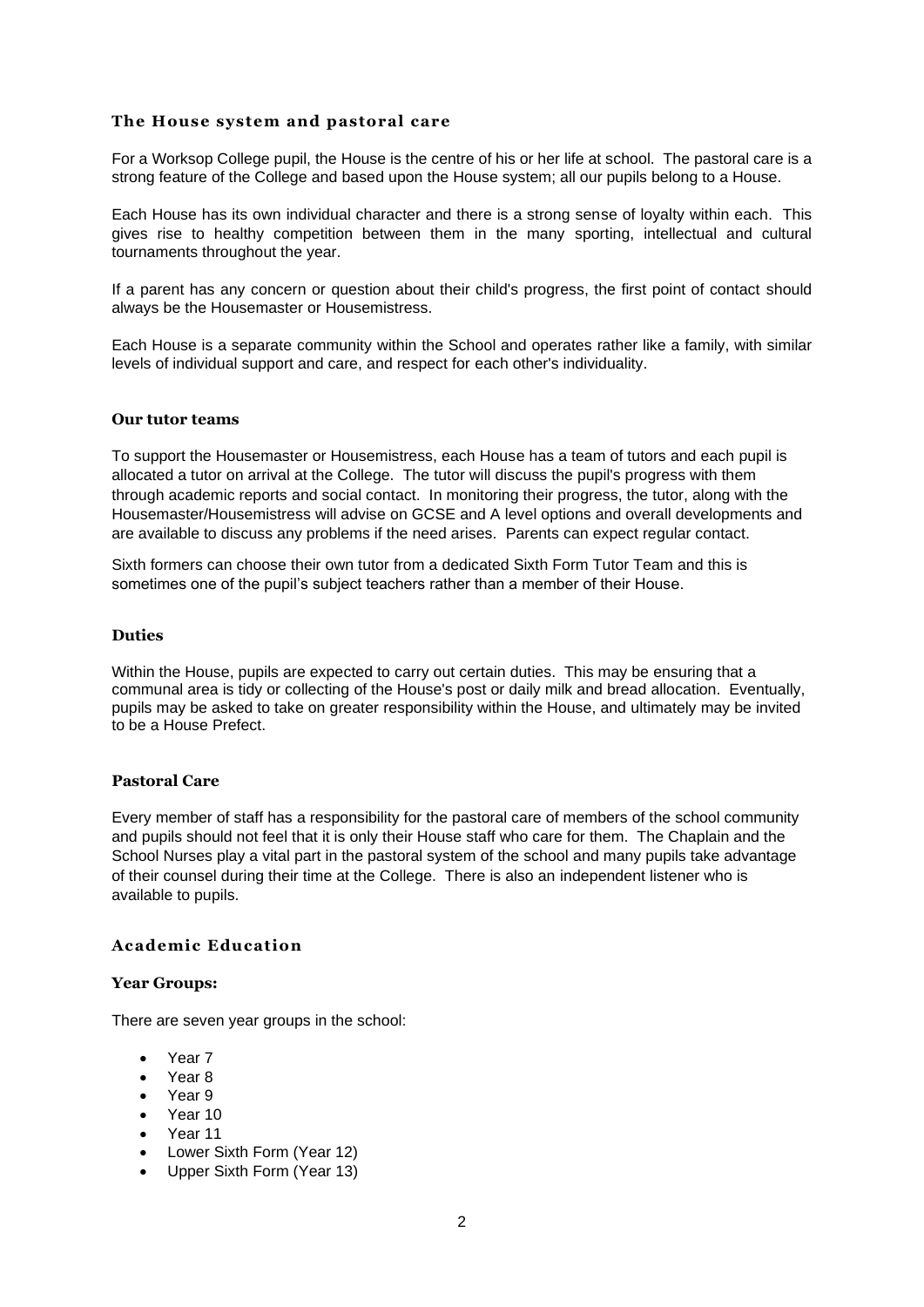Pupils are 'setted' in some subjects to make sure they make the best possible progress. We like to ensure that we take a fluid and student-centred approach to this: in light of ongoing academic assessment throughout the school year, or internal examination results, it is sometimes considered appropriate by Heads of Departments to move pupils from one set to another for their own academic advancement.

# **Examinations**

Internal examinations for all pupils in Yrs 7-10 & L6 take place near the end of the Summer Term; in addition, it is likely that there will be individual subject tests throughout the year. Examination results are important in assessing an individual's progress, determining whether a pupil is in the correct set and for some subjects determining the level of GCSE paper for which a pupil should be entered. Trial (or 'Mock') GCSE and A Level examinations take place at the end of the Autumn Term for Y11 and U6. External examinations incur fees and these are charged on the Extra Charges Bill.

# **Reports**

Progress reports are published online via the College's secure portal every month. All parents will receive personal 'log in' details for this. There are also full written reports published there twice a year. If you have any concern about any aspect of your child's academic progress, you are always welcome to contact the Housemaster/Housemistress or their Tutor.

# **Parents' Evenings**

There is one formal Parents' Evening for each year group during the year, the dates of which are published within our online calendar. On these occasions parents may meet subject teachers and Tutor in order to discuss the progress of their son or daughter. In addition, there are occasional Parents' Evenings dedicated to specific topics (such as a guide to applications for Higher Education evening for L6 parents, or a pre-results information evening for parents of departing U6)

# **Curriculum**

# **Years 7-9**

The subjects studied from Years 7 to 9 are as follows:

- English
- Mathematics
- Science
- Geography
- History
- Art
- Design Technology
- Physical Education
- Music
- Food and Nutrition
- Religious Studies
- PSHE
- French
- Spanish
- Latin & Classical Civilisation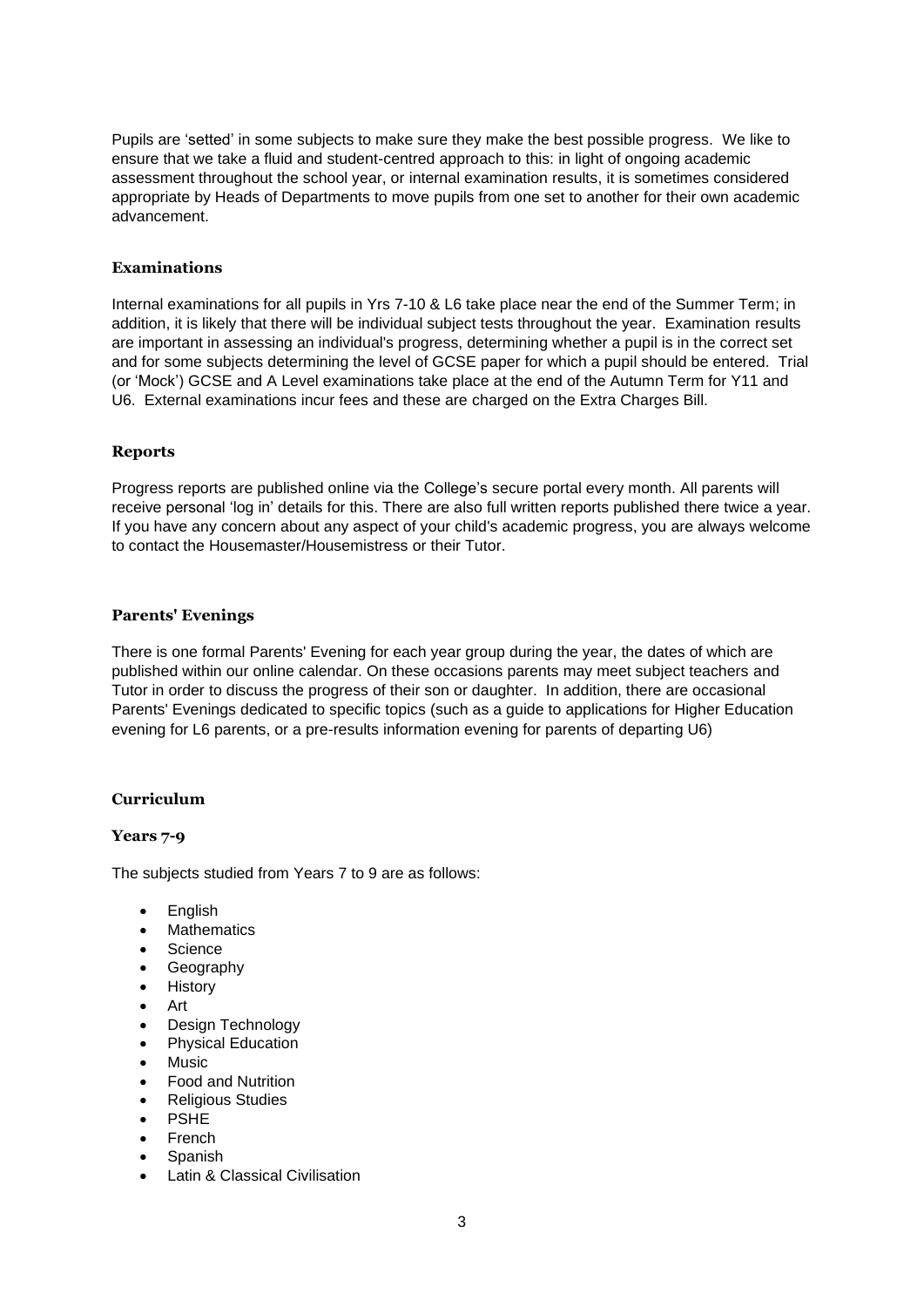- Computing
- **Theatre Studies**
- Outdoor Education (in Y7 & Y8)

# **GCSEs (Years 10 & 11)**

Pupils are asked, towards the end of Y9, to make a provisional choice of four GCSE options in addition to the core suite of English, Maths, and Science subjects. This process involves discussion with parents, academic departments, Housemaster/Housemistress, and Tutor. We offer a reduced GCSE curriculum to those for whom it is considered more appropriate, which will provides more time for English and Mathematics. For up-to-date information about the GCSE options we currently offer, please visit our website.

# **A Levels (Years 12 & 13)**

Provisional options are made halfway through Year 11 to enable the College to plan the Sixth Form timetable and this choice is confirmed in the light of GCSE results. For up-to-date information about the A level options we currently offer, please visit our website.

# **PSHE**

The College has an extensive programme of Personal, Social, Health, and Economic Education (PSHE). Age-appropriate PSHE lessons form part of the timetable of all students from Y7 through to Y11; students in the Sixth Form receive a programme of comparable Lifeskills Education. The ultimate goal of these lessons is to equip students to face the challenges of life with valuable coping skills and to build them to be the best, happiest, and most confident young people they can be. Teaching students about relationships forms an important part of our PSHE programme. Changes to governmental legislation mean that parents cannot request their children be withdrawn from teaching about either relationships or health issues, but they may make a written request to the Headmaster that their children be withdrawn from any lessons that touch on the non-biological aspects of sex. The Headmaster will consider any such request on a case-by-case basis.

# **ICT**

Through our extended computer network pupils have relatively easy, although controlled, access to the internet and e-mail. At the beginning of term new pupils will be provided with a College Microsoft 365 identity, which will provide them with an email address and access to our online learning resources. Personal computers, including laptops and tablets, can be brought to school but the school's ICT Policy and Acceptable Use Policy will still apply to those devices.

# **Learning Support**

In our Learning Support Unit we have our own specialist teacher, who, along with in-class Teaching Assistants, supports our learners with Special Educational Needs. In line with our policy in this area, every pupil is screened during their first term at the College. Parents are informed of the outcome and, if appropriate, we may recommend that extra lessons are taken within our Learning Support Unit. We ask all parents to inform us if any learning support needs have already been identified prior to their child joining the College, and to voice their concerns should a learning difficulty be suspected. We also ask parents to notify us, as soon as they able to, should a need arise after the acceptance of a place. Failure to notify of any SEN needs may result in the withdrawal of the offer of a place.

In addition, we may recommend that an individual pupil undertakes a formal assessment with an Educational Psychologist or other professional agency in order to investigate and further support their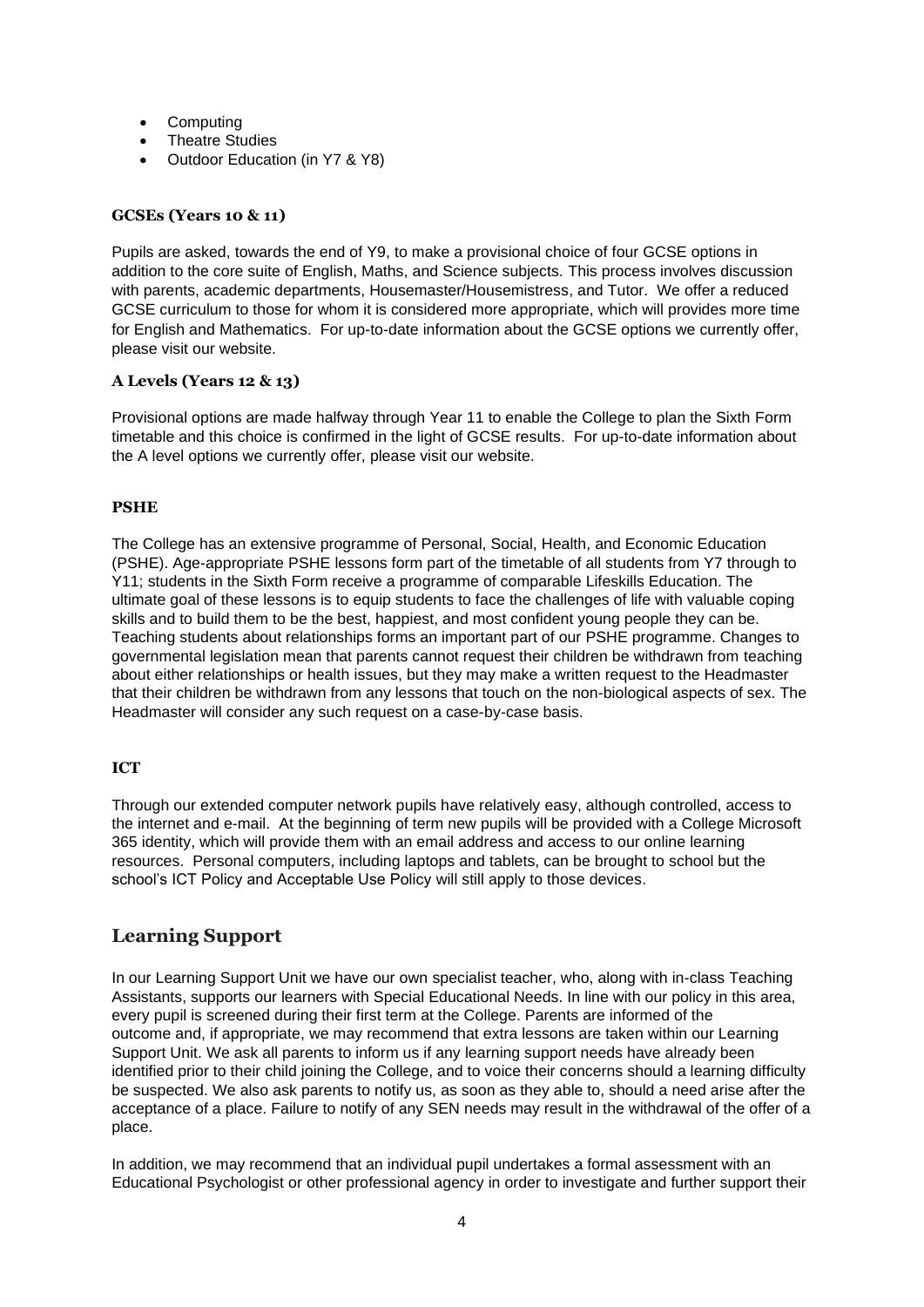individual learning needs. We may also recommend that students undertake a formal Examinations Access Arrangement Assessment prior to GCSE and A Level examinations to determine the need for arrangements such as extra time, a reader or laptop use. This assessment can be undertaken in school by a fully qualified assessor.

Charges will apply for 1-1 and small group LSU lessons, access arrangements assessments and formal assessments with external agencies.

### *Please note, a privately commissioned assessment carried out without prior consultation with the school cannot be used to award Examination Access Arrangements. It is always at the discretion of the school, and the SENCo, as to whether the recommendations contained within any report are to be followed.*

More information may be found on our website or by contacting a member of the Admissions team or the Head of Learning Support. In the event of pupils wishing to discontinue SEN lessons, parents are required to give a full term's written notice, otherwise the fees for the coming term will be charged.

# **English as an Additional Language**

We have our own specialist teacher of English as an Additional Language. Four lessons per week of EAL teaching are included in the curriculum for pupils from overseas in Years 7 - 11. These lessons occur at the same time as mainstream English classes so there is a possibility of overseas students studying GCSE English language if their language skills are sufficiently advanced.

In the Sixth Form, students are prepared for the International English Language Testing System (IELTS) which is required for entrance into British universities.

#### **Prep (Homework)**

Prep is set regularly throughout the school and it is a vital part of the curriculum as well as giving the opportunity to the pupils to improve their own study skills, self-discipline, and sense of enquiry. All pupils are issued with a prep planner which they are expected to complete and use as a matter of habit. Parents are encouraged to look at this regularly in order to assist us in the monitoring of prep.

From Years 7 to 9, a prep timetable is issued. This acts as guidance for pupils when arranging their prep schedule each evening. In successive years, as study tasks become more open-ended, pupils are expected to play a greater role in organising their own prep schedule: we seek to foster in our students a sense of independence, such as is required by the nature of the modern world of work. In order to assist them in attaining such a skillset there are limits and guidelines for subject teachers so as to avoid too much or too little prep being set.

# **Prefects**

Each year a group of Year 13 pupils is invited to be School Prefects or 'Blue Gowns'. They are chosen after careful consultation with members of staff, their own year group, and the previous year's prefects. They apply for this post to the Headmaster.

From the body of prefects, four are appointed as senior prefects or 'Purple Gowns' and they become the Captains and Vice-Captains of School.

During the academic year the number of prefects may be increased as particular individuals are recognised for their abilities or contribution to school life.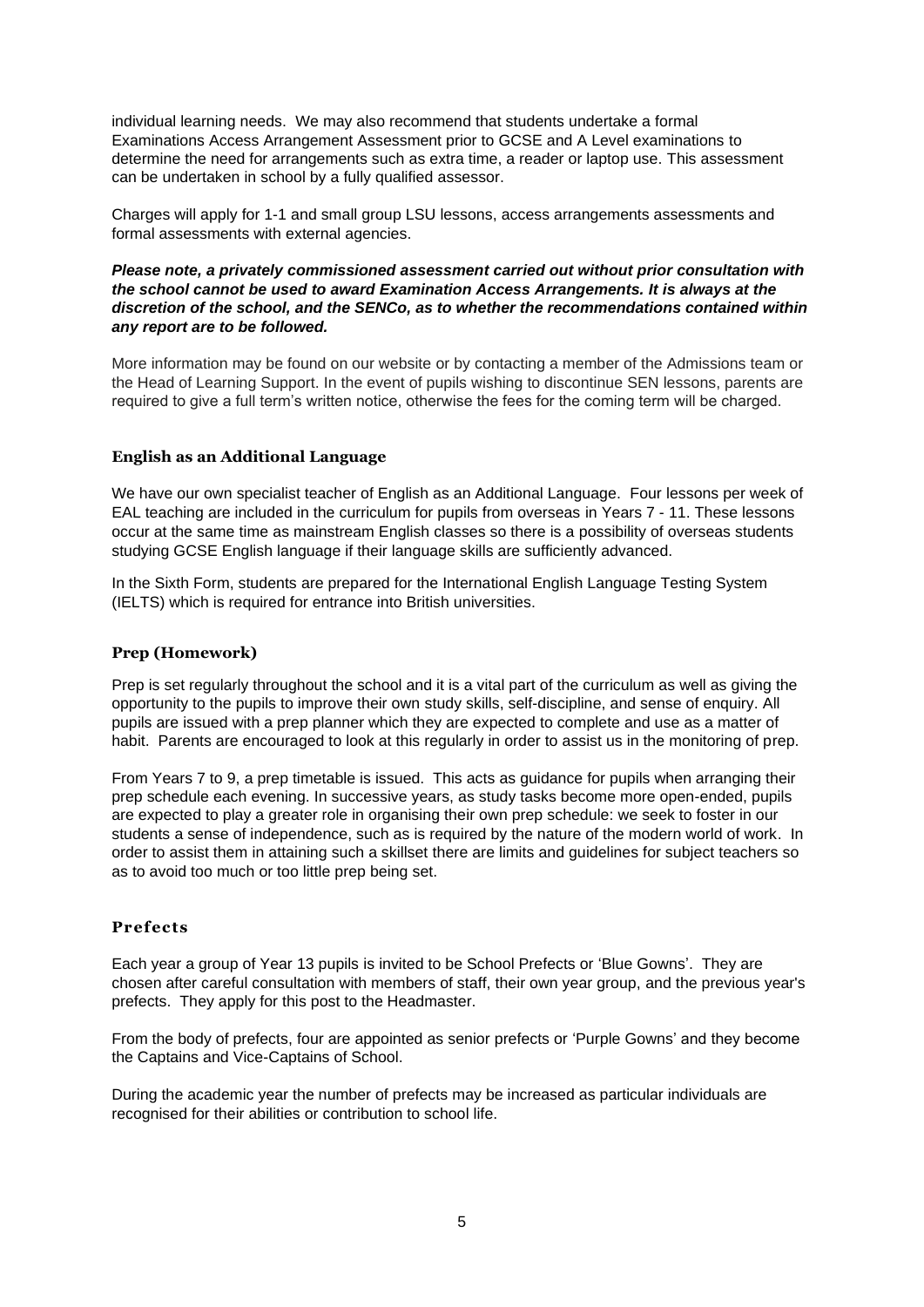Appointment as a prefect is seen both as a reward and an honour, but also carries with it duties and responsibilities. As well as setting an example for other pupils, prefects assist with the smooth running of the school day.

# **Term dates 22-23 are published on our website [here.](https://www.wsnl.co.uk/termdates)**

# **Organisation of day and week**

|                               | <b>MONDAY</b>   | <b>TUESDAY</b>                                                   | WEDNESDAY              | <b>THURSDAY</b>                       | <b>FRIDAY</b>                             | <b>SATURDAY</b>           |
|-------------------------------|-----------------|------------------------------------------------------------------|------------------------|---------------------------------------|-------------------------------------------|---------------------------|
| <b>REG ETC</b><br>08:30-08:55 | <b>CHAPEL</b>   | <b>HEAD'S ASSEMBLY</b>                                           | <b>CONGERS</b>         | <b>HOUSE ASSEMBLY</b>                 | <b>TUTORIALS</b>                          |                           |
| PERIOD 1                      |                 |                                                                  |                        |                                       |                                           |                           |
| 09:00-09:45                   |                 |                                                                  |                        |                                       |                                           |                           |
| <b>PERIOD 2</b>               |                 |                                                                  |                        |                                       |                                           |                           |
| 09:45-10:30                   |                 |                                                                  |                        |                                       |                                           |                           |
| <b>BREAK</b>                  |                 |                                                                  |                        |                                       |                                           | Games/Fixtures/           |
| 10:30-10:45                   |                 |                                                                  |                        |                                       |                                           | <b>Activities</b>         |
| <b>PERIOD 3</b>               |                 |                                                                  |                        |                                       |                                           | 0830 Breakfast for        |
| 10:45-11:30                   |                 |                                                                  |                        |                                       |                                           | boarders                  |
| <b>PERIOD 4</b>               |                 |                                                                  |                        |                                       |                                           | 0920 Registration         |
| $11:30-12:15$                 |                 |                                                                  |                        |                                       |                                           | 0930 - 1030 Activity One  |
| <b>REG &amp; LUNCH</b>        |                 |                                                                  |                        |                                       |                                           | 1030-1045 Break           |
| 12:10-13:15 (Y7&8             |                 |                                                                  |                        |                                       |                                           | 1045 - 1145 Activity Two  |
| 12:10                         |                 |                                                                  |                        |                                       |                                           | 1145 Lunch available for  |
| <b>PERIOD 5</b>               |                 |                                                                  | Games/Fixtures         |                                       |                                           | teams                     |
| 13:15-14:00                   |                 |                                                                  |                        |                                       |                                           | 1200 Lunch                |
| <b>PERIOD 6</b>               |                 |                                                                  | Games/Fixtures         |                                       |                                           | Fixtures: Pupils to check |
| 14:00-14:45                   |                 |                                                                  |                        |                                       |                                           | fixtures calendar         |
| <b>BREAK</b>                  |                 |                                                                  | Games/Fixtures         |                                       | BREAK 14:55-15:10                         |                           |
| 14:45-15:00                   |                 |                                                                  |                        |                                       |                                           |                           |
| <b>PERIOD 7</b>               |                 | Senior Games                                                     | Games/Fixtures         | Junior Games                          | <b>TUTORIALS</b>                          |                           |
| 15:00-15:45                   |                 |                                                                  |                        |                                       |                                           |                           |
| <b>PERIOD 8</b>               |                 | Senior Games                                                     | Games/Fixtures         | Junior Games                          | <b>TUTORIALS / CHAPEL</b>                 |                           |
| 15:45-16:30                   |                 |                                                                  |                        |                                       |                                           |                           |
| IPRIORITY TIME<br>16:30-17:30 | <b>OPTIONAL</b> | PREP/CLINIC/ACTIVITIES PREP/CLINIC/ACTIVITIES<br><b>OPTIONAL</b> | 1500-1730 Town<br>Time | <b>HOUSE TIME</b><br><b>MANDATORY</b> | PREP/CLINIC/ACTIVITIES<br><b>OPTIONAL</b> |                           |

For boarders, the day starts with breakfast at 7.30 am Monday to Friday and 8.30 am on a Saturday. On Sundays brunch is served from 10.30 am.

For day pupils the day begins with registration at 8.30 am. Parents should note that the College cannot accept responsibility for day pupils before they arrive at school.

Parents of day pupils should assume that their children will be ready for collection at either 4.30pm or 5.30 pm, provided they have completed their House and school commitments and unless they have been informed otherwise.

Wednesday afternoon is part of the normal academic week and normal ends approximately 4pm depending on games commitments and training times. All pupils who are selected for a school team sport are required to train and play when required to do so – absence from such requires permission from the Housemaster/mistress or the Director of Sport.

A programme of fixtures takes place on a Wednesday afternoon and on a Saturday during the morning or afternoon: if selected, pupils are expected to fulfil these commitments.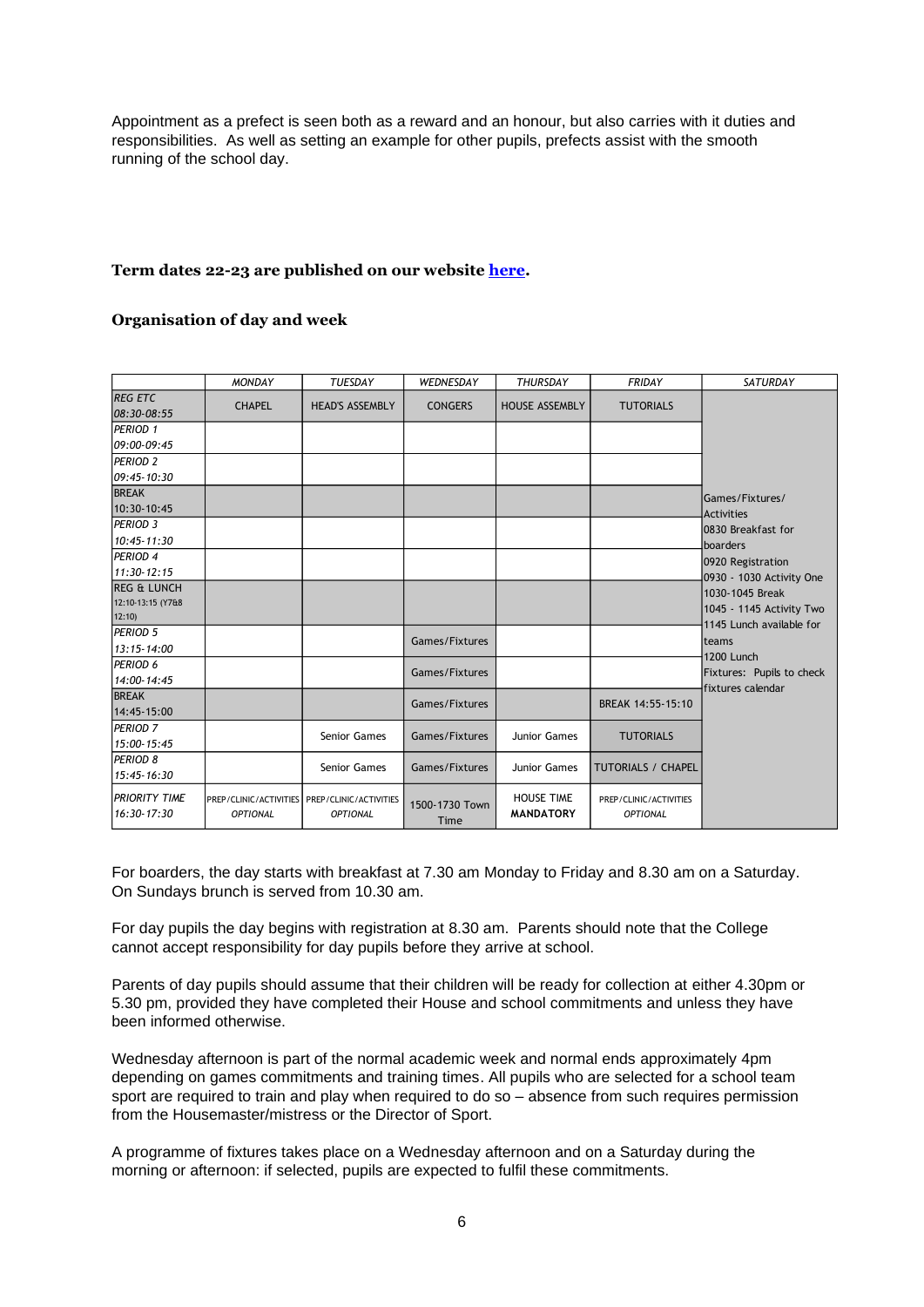A programme of optional activities, organised on a termly basis, takes place on Saturday mornings for all pupils who wish to take part.

If they have no other commitments, on a Wednesday and Saturday afternoon, boarding pupils are allowed to visit the town of Worksop, provided they have followed the correct signing out procedure. If, as the parent of a casual boarder, flexi boarder, weekly boarder or full boarder, you would prefer your son or daughter not to be given the privilege of going into town on these occasions, please inform the Housemaster/mistress concerned in writing.

Once they have signed out, day pupils are not permitted to return to school without specific permission from their Housemaster/Housemistress.

Day pupils MUST sign out of their Houses before going home.

#### **Meals**

We expect all pupils to eat regularly and healthily. On a Monday to Friday breakfast is served for boarders at 7.30am; day pupils may only take breakfast if they have boarded overnight. Day pupils attend lunch and First Tea, and may only attend Second Tea if they are staying for an evening activity. A full menu is available on the website.

At the weekend, for boarders breakfast is served on a Saturday at 8.30am and on a Sunday (as brunch) from 10.30am, and supper at 5pm.

### **Dietary Needs**

Parents are asked to bring to the attention of the College any special dietary needs their child may have, for example on grounds of health or religion.

### **Pupil Obligations**

Pupils are expected to take a full part in all aspects of school life. They are expected to be willing to represent the College or their House when selected for a team. Those involved in other school activities, for example plays, musical ensembles and societies, are expected to attend regularly and to commit themselves fully to the programme of activities.

#### **Punctuality**

Day pupils are expected to be punctual in their arrival at school each day. Those who arrive late for Registration must report, on arrival, to Reception.

#### **Absence**

In the case of absence due to illness, parents are requested to telephone Recpetion (01909 537100) as soon as possible and on their return a written note from their parent or guardian should be sent to the Housemaster/Housemistress. For absence other than for reasons of illness, the permission of the Housemaster/ Housemistress or, in certain cases, the Headmaster should be sought well in advance. We notify parents in good time of the holiday dates for the year and parents are expected to organise holidays so that they do not take place in term time.

After Exeats and half-term holidays, boarding Houses do not generally open until 7.00 pm. Pupils who arrive before this time will not, therefore, be supervised. Arrangements will be made, however, for overseas pupils whose flight times necessitate them returning earlier than 7.00 pm, providing they have agreed this **in advance** with the appropriate members of staff.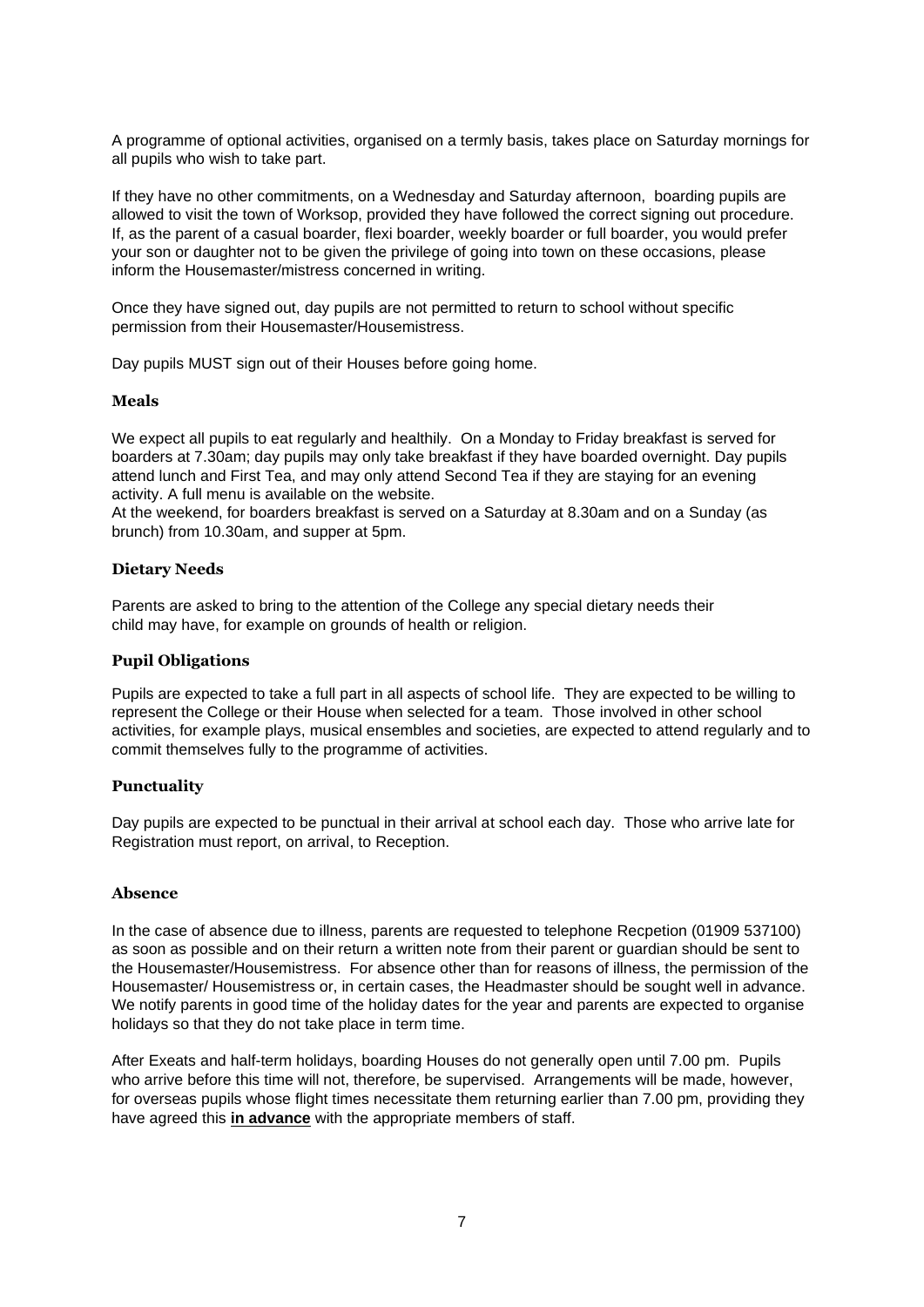# **Rewards and Sanctions**

The promotion and maintenance of good discipline is based on praise, rewards and encouragement rather than on the threat of sanctions. The school relies upon the integrity of each pupil to observe the school rules but clearly, from time to time, sanctions may have to be applied.

### **Detention**

The school operates a detention system for both disciplinary and academic transgressions. Academic detention usually takes place between 12.25-12.55pm on a Friday. A 'Single Behavioural Detention' is for misconduct of a behavioural kind, in class or in House. This usually runs on a Friday (except during a week of Exeat or term's end), 16.30-17.30. A 'Double Behavioural Detention' is for the more serious actions of misconduct; it can only be applied with the express advance permission of a member of SLT, and usually uns on a Friday (except during a week of Exeat or term's end), 16.30- 1800. At Exeats and half-terms, detention takes place on a Thursday. Parents will be advised of any detention.

### **School Policies**

Our policies, including our Safeguarding Policy, are regularly reviewed and updated, please refer to the website for the most up-to-date information. Printed copies are available on request.

Should you require any information relating to other policies, please contact our Database Officer [k.white@wsnl.co.uk](mailto:k.white@wsnl.co.uk)

#### **Games**

We offer a wide range of sporting activities and expect all pupils to take an active part in physical activity, regardless of their skill level. We are extremely supportive of pupils developing their individual areas of expertise but, as a general rule, Year 7-11 boys play rugby, hockey and cricket during the year and Year 7-11 girls play hockey, netball and tennis/cricket. There may be the opportunity to take part in other competitive and non-competitive activities (e.g. athletics, swimming, golf, cross-country) as part of our curriculum and also our co-curricular programme. From Year 12 onwards, there is a further degree of choice which increases as a pupil progresses through school.

In the event of a pupil being unfit for games, pupils must obtain an 'off games chit' from the School Nurses and see the member of staff responsible for their Games option. Day pupils must bring a letter from parents and exchange it for an 'off games chit' from the Health Care Centre.

All pupils are encouraged to take part in our games programme and parents are reminded of their obligation to inform the school of any disability that may affect a pupil's participation.

#### **Activities**

#### **The Combined Cadet Force (CCF)**

Pupils have the opportunity to join the CCF starting in Year 9. Within each of the three sections, cadets learn basic leadership skills, survival techniques and something of military life. There are opportunities for flying and gliding experience with the Royal Air Force, residential camps (usually with the Army) and experience on naval vessels. CCF camps take place during the Easter and Summer holidays, or at the end of the Summer term. Many Sixth Form pupils remain in the CCF gaining valuable leadership skills and experience. There is also the opportunity to progress to Duke of Edinburgh Scheme Silver and Gold level.

#### **Community Service**

Pupils take part in a variety of voluntary activities in the local community, such as visiting and gardening for the elderly and assisting in local primary schools. There are also a number of fundraising events, both as part of Development for the College and for House charities.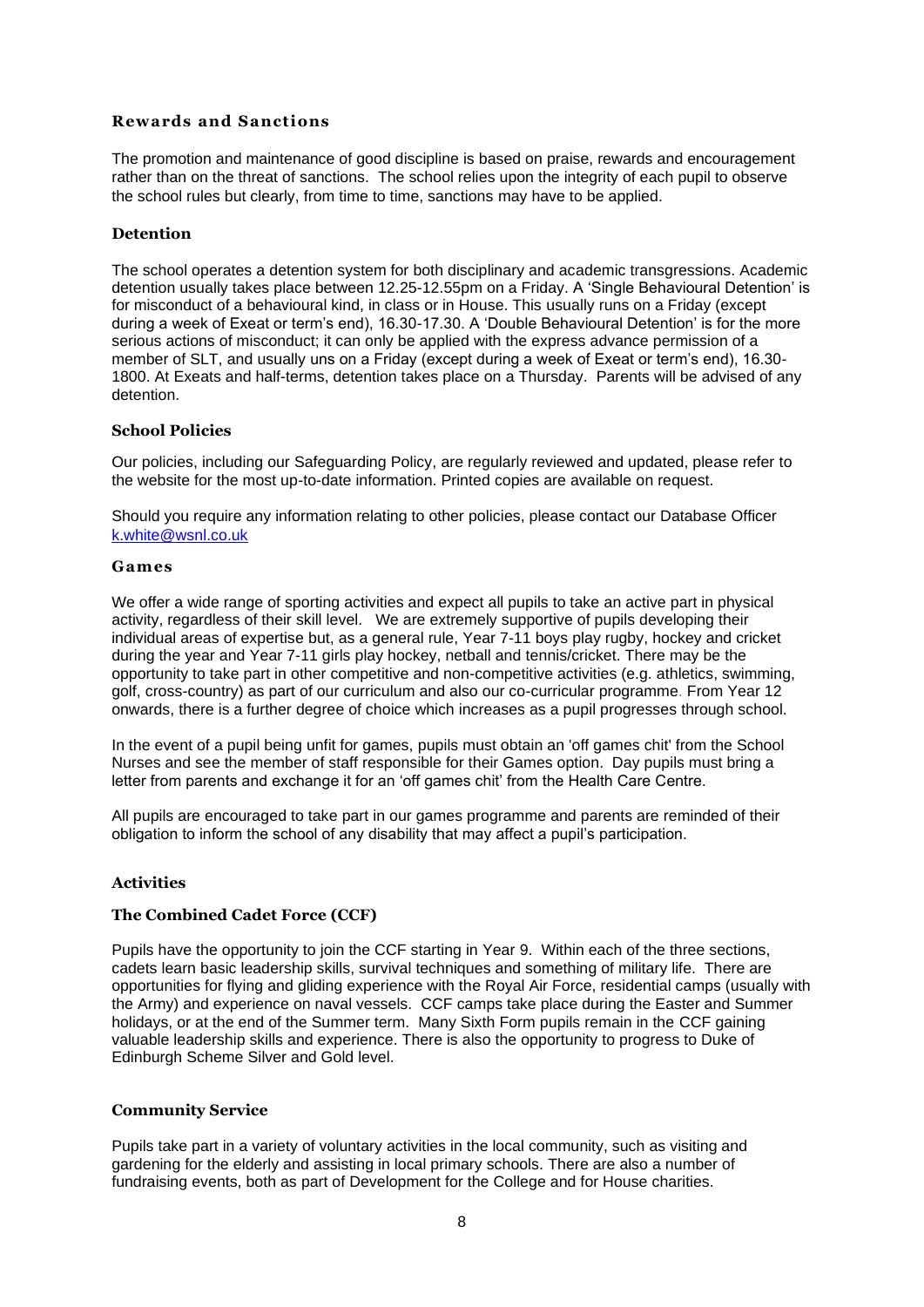# **Alternative Service**

This involves activities based at the College, and includes recycling and conservation work in and around the College grounds.

#### **The Edinburgh Company**

All Year 9 pupils join the Edinburgh Company and follow a series of courses in water safety, first aid, map reading and orienteering, air rifle shooting, camping and self-reliance. Qualifications obtained may be used to contribute to the Duke of Edinburgh Award Scheme.

#### **Co-curricular Programme**

A weekly activities programme is on offer after prep from 4.30 -5.30pm Monday, Tuesday, Thursday and Friday. Activities have included astronomy club, yoga, volleyball, fitness suite, football, cookery, fencing, book club, film nights, jewellery making, martial arts and Zumba.

At weekends activities and trips are organised for both Saturday afternoon/evening and Sunday afternoons. Examples include theatre trips, karting, Yorkshire Sculpture Park, Ice Hockey, cycling, mountain walking and shopping.

### **Chapel**

Worksop College is a Woodard School and therefore the Chapel plays a central role in the life and work of the College. We do hope that every pupil will take part in the services with a positive attitude in order that both pupil and community gain maximum benefit.

The main service of the week is the College Eucharist which takes place on a Friday and all members of the College are expected to attend. A further short Chapel service takes place on Mondays.

There is a rehearsal of hymns, 'congers' (house singing) Headmaster's Assembly for the whole school, and House Assembly on other mornings.

On Sundays there is a varied programme of services and events. Choral Evensong takes place on occasional Sundays or Friday evenings and each pupil is expected to attend. Parents are invited to Evensong and refreshments are always available afterwards. On other Sundays there is an informal short service for boarders, although all pupils are welcome to attend.

Special services take place during the year, including the Remembrance Sunday service, Christmas Carol services and a service on Prize-giving Day. All members of the College are expected to attend and parents are most welcome – full details are included in the termly calendar. Saints' Days which occur in term time are marked by a celebration of the Eucharist.

The Chaplain is available to all pupils for pastoral and spiritual care and advice. Please do not hesitate to contact him, whenever the need arises.

The College uses a combined Hymn and Service book, which is provided for all pupils in the Chapel.

#### **Music Lessons**

Pupils have the opportunity to study a vast range of musical instruments. There are a number of pianos in separate rooms and the school has a supply of orchestral instruments which may be borrowed if available, via the Director of Music. The charge for the use of school instruments, except for piano and organ, varies depending upon the instrument. Please refer to the Music Tuition Information sheet that you should have received with this Handbook. To request another copy, please email [admissions@wsnl.co.uk](mailto:admissions@wsnl.co.uk) or call 01909 537100.

Many lessons are given in spare time to minimise the interruption to a pupil's other academic studies and all pupils may use the Music School freely in their spare time. Boarding pupils taking music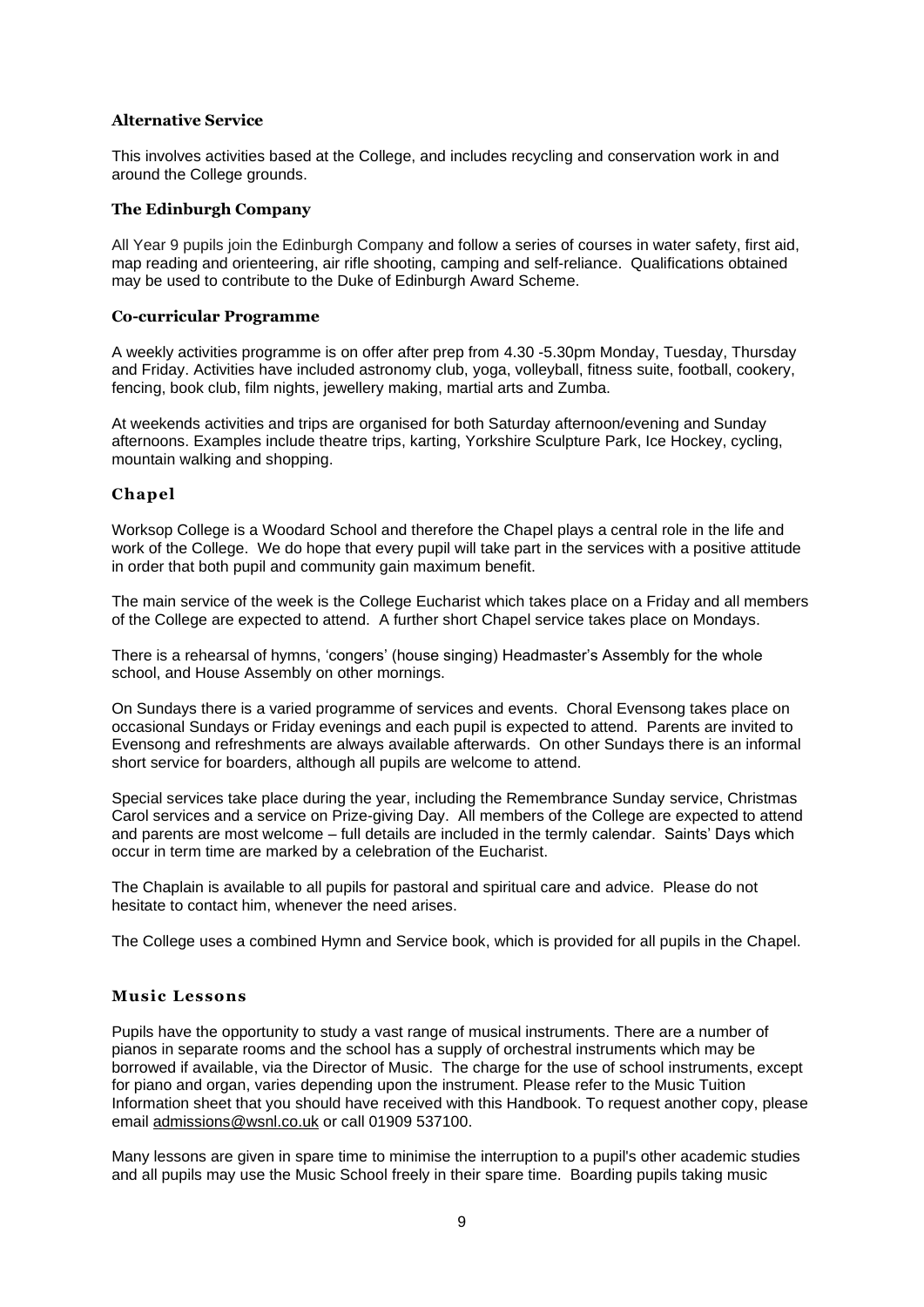lessons are expected to book a practice room for at least three 40 minute sessions a week and day pupils at least one 40 minute session per week. During the year we aim to give thirty lessons, on average, ten each term.

Pupils who learn orchestral instruments are expected to play in at least one ensemble, once they reach the required standard.

Musicians of ability may, if they wish, enter for the examinations of the Associated Boards of the Royal Schools of Music, study music as a subject at GCSE, Advanced and Scholarship levels and, in the case of really accomplished players, read for professional diplomas.

In the event of pupils wishing to discontinue music lessons, parents are required to give a full term's written notice, otherwise the fees for the coming term will be charged.

### **Healthcare**

Our Health Care Centre (HCC): is situated in the school grounds, and is staffed by fully qualified Registered General Nurses and the Senior Nurse is resident on-site during term-time. From Saturday evening until Monday morning a nurse is on call and delivers a surgery on request on a Sunday. In addition, there is a surgery each week attended by the school doctors.

#### **Illness**

If day pupils are ill, they must report to the HCC, where the nurse on duty will decide whether a pupil is ill enough to be sent home. It is essential that pupils are not taken home on such grounds **without the school being informed**. Boarders who are ill are admitted to the Health Care Centre when necessary and parents and Housemaster/mistresses are kept informed of the pupil's progress.

Nurses will be pleased to meet parents of new pupils either during their initial visit to the Housemaster or Housemistress, or on the first day of term, when new pupils arrive. Parents of all pupils are welcome to call in to the HCC at any time if they have concerns regarding their child's health.

Parents are asked to discuss medical problems directly with the School Nurses and to inform the nurses of absences through illness/injury or illness/injuries/treatment incurred during the school holidays and exeats. Please email [hcc@wsnl.co.uk](mailto:hcc@wsnl.co.uk)

No pupil should keep medication in House without the knowledge and consent of the HCC nurses under the College Self-Medication policy.

Day pupils should only bring in one day's medication at a time. Parents must inform their Housemaster/mistress and the Health Care Centre that the pupil has medication in school. Boarders should not bring their own stocks of medications into school; in general, the School Nurses will provide all that is needed.

In addition to dealing with medical problems, many pupils find the School Nurses very useful in discussing broader pastoral issues.

# **Medical Information/Consent Forms**

There are a number of documents we need you to return before your child(ren)s entry to school. Please refer to your checklist within OpenApply.

#### **Registration with a Doctor**

Boarding pupils should be registered with the school doctor. Day pupils should remain registered with their family doctor. If a day pupil is taken ill at school parents must be responsible for collecting their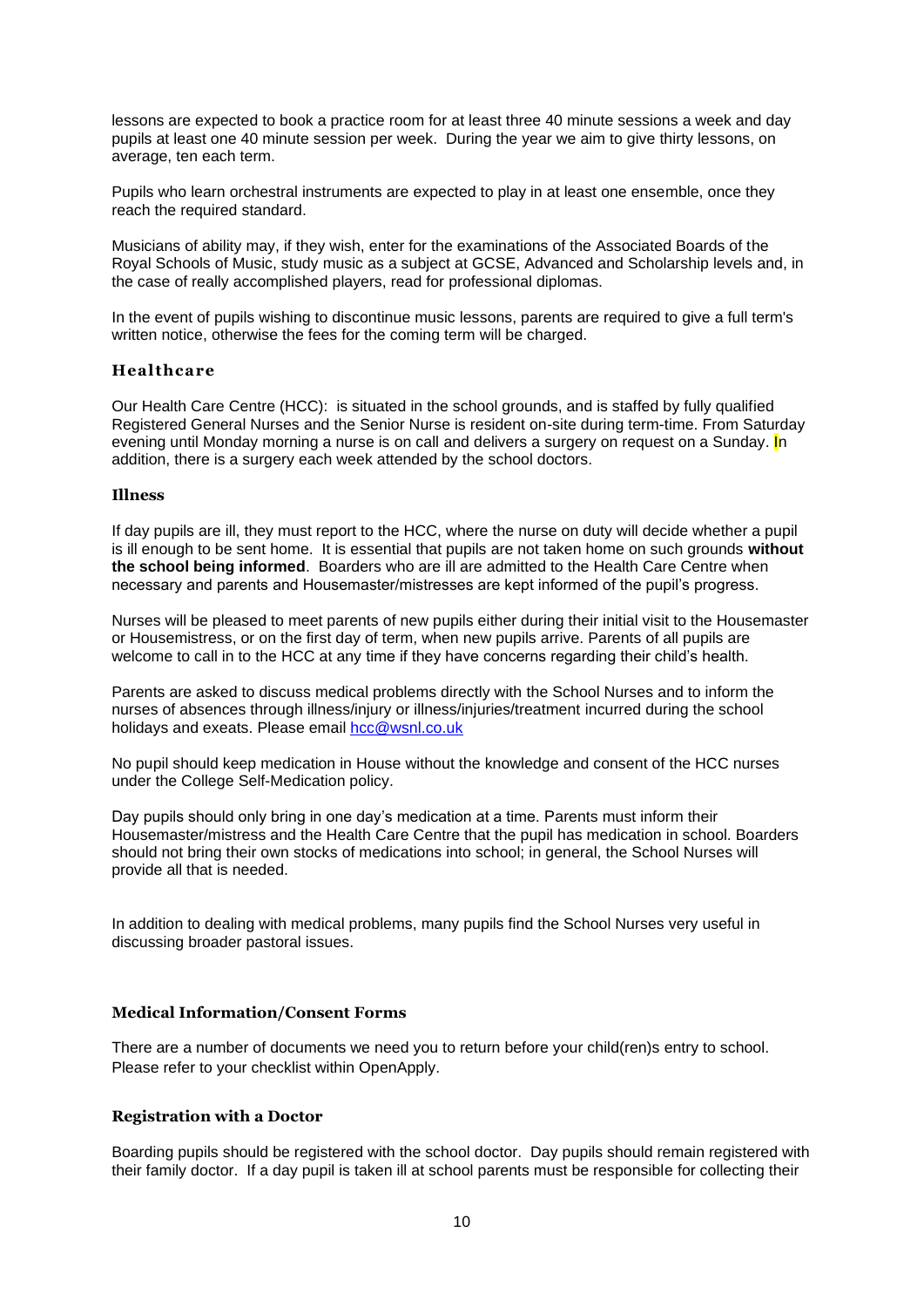son or daughter and calling in their own doctor. All boarding pupils will have a routine medical examination with the school doctor, Day pupils will be seen by the school nurses to check their general health and to ensure their fitness to participate in all school activities.

# **Consent**

It is necessary for us to have specific consent from parents of Day children to allow us to administer treatment should their child complain of feeling unwell at school. The types of medications we are likely to give in specific circumstances are printed on the enclosed **green** card. The items you tick will be the only remedies routinely administered, though other remedies may be administered after discussion with the pupil and in accordance with the Homely Remedies Protocol. Day pupils taking specific regular medications will be expected to provide them from home. **It will be assumed that parents who do not return the card, do not wish their child to receive medication under any circumstances.**

### **Health Information**

Please give as much information as possible regarding past medical history, current medical problems and details of any medication used. The school nurse will require written consent before giving any vaccinations. Consent forms will be sent to parents/guardians of boarders at the appropriate times for routine vaccinations. Travel vaccinations may be given to boarding pupils at parents' request. It will be assumed that parents of boarders wish to make vaccination arrangements at home if consent forms are not returned. Parents are requested to keep the school nurse informed re pupils' vaccination updating, if not given at school. The HCC staff will endeavour to keep communication a two-way process and will always inform parents of significant injuries.

### **Out of School Appointments**

Should a pupil need to attend an out of school appointment and the parents/guardians are unable to provide transport, a taxi will be arranged for the return trip. The local taxi firm used by the school only employs drivers who have been Police checked. Any pupil below the age of 16 years will have a chaperone for the appointment. A chaperone can be requested for pupils who need support i.e. for overseas or anxious pupils. The cost of the taxi and the chaperone will be charged on the end of term bill.

If a day pupil needs to be excused from Games/PE/Swimming/CCF for any reason, parents must email [hcc@wsnl.co.uk](mailto:hcc@wsnl.co.uk) and give an explanation. If appropriate, this will be shared with your child's Housemaster/mistress.

#### **Parental Involvement**

We encourage parents to take an active part in the education of their children and parents are invited to be involved in a whole host of different events and activities.

Parents are welcome to make appointments with individual members of the teaching staff if the need arises. This should normally be done through the Housemaster/mistress of the pupil.

#### **Journey to and from school**

In conjunction with our Prep School, Ranby House, we organise a comprehensive bus service to school. Full details can be found on our website, or please get in touch with our transport team by emailing [transport@wsnl.co.uk](mailto:transport@wsnl.co.uk)

Pupils normally enter school through the main doors to the East of the Great Hall. All pupils must be dropped off in the main car park except those pupils in Portland & who may be dropped off in their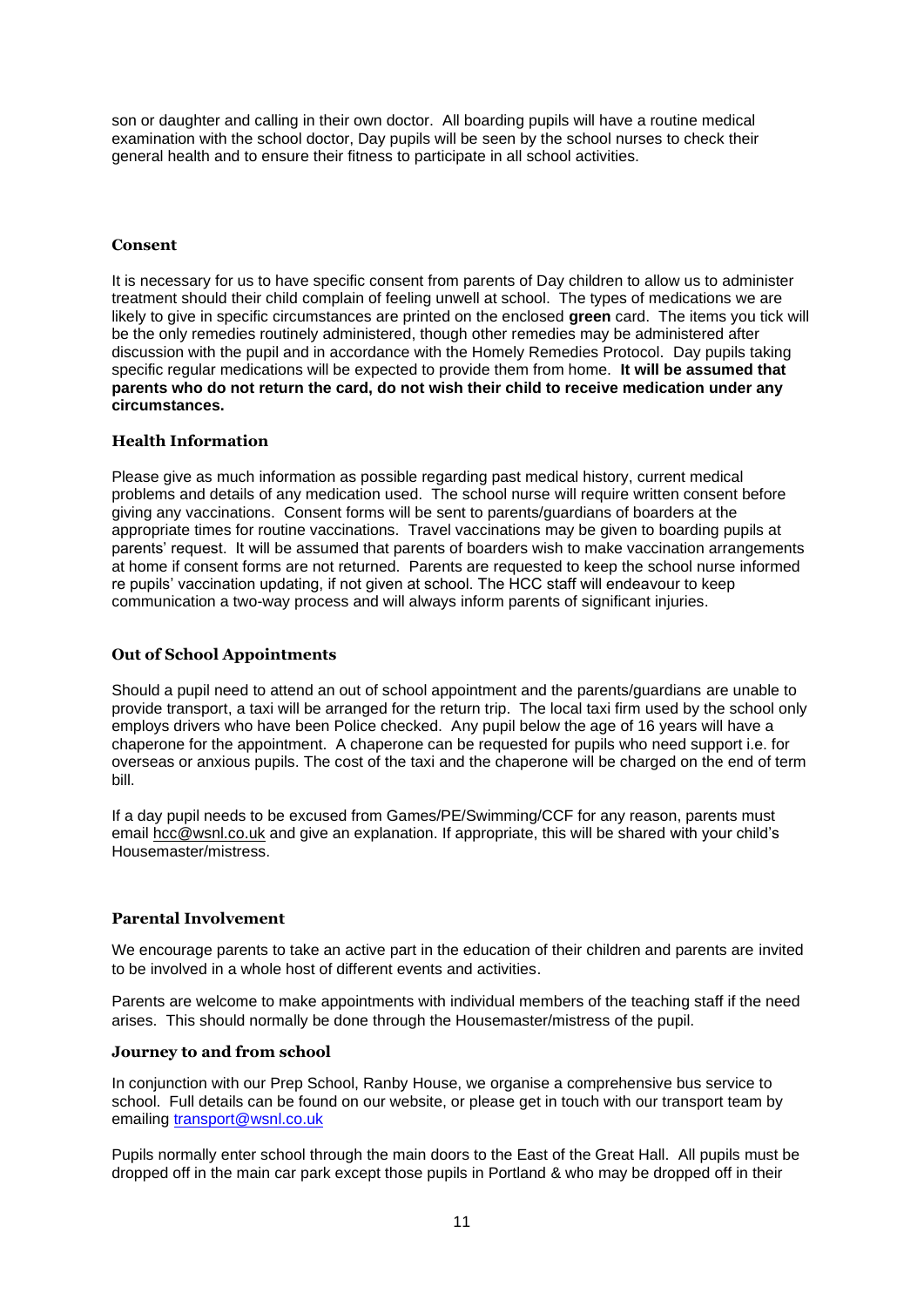designated area outside Portland House. Parents are asked to take great care when driving in the College grounds especially at the busy times of day, between 8.00 and 8.30 am and between 4pm and 6pm. No parking is allowed except in designated parking areas. When visiting, parents are asked to park their cars in the Visitors' Car Park and please note it is particularly important that the one-way system is adhered to.

The gate from Windmill Lane is only open between 7.30 am and 9.00 am Monday to Friday and from 8am on a Saturday, (closed Sunday). In the interests of pupils' safety, parents are requested not to pick up or drop off their children in the staff car park or outside the Art School. Key pad security locks are in place on all external doors and internal doors to Houses. Codes are changed periodically and parents are kept informed.

# **Cars**

Pupils may drive to and from school, only with the Headmaster's permission following written authorisation from parents. Very strict rules are applied and failure to comply with these will result in the withdrawal of the privilege. If a pupil wishes to take a lift with another pupil, both sets of parents must have provided written permission in advance. Weekly boarders must hand their keys to their Housemaster/ Housemistress at the start of the week and collect them again at the end of the week. Flexi-boarders must hand in their keys overnight when boarding.The necessary forms are available from Reception.

### **Holiday and travel**

Term dates are available at least 18 months in advance so that holiday and travel arrangements can be planned accordingly. If a significant number of pupils miss lessons, not only does it affect their learning, but may also disrupt the learning of others – this is especially pertinent at the beginning and end of terms. Parents are discouraged from withdrawing children from school outside of the published holiday times in order to ensure that the learning environment of the school is not detrimentally affected. However, the school does recognise that on occasions this may be unavoidable and, if this is the case, the following procedures are to be followed:

- Seek permission from the Headmaster at least four weeks in advance. The Headmaster will then reject or authorise the request after seeking advice from members of the Senior Leadership Team and the relevant Housemaster/mistress.
- If the request is rejected, then the pupil will be expected to be present in school. Any periods of unauthorised absence will be reviewed by the school regularly and if the level is too high then further action may be taken.
- If the request is authorised then it is the responsibility of the students to catch up on the work they have missed.
- In certain circumstances pupils may have to attend catch up sessions outside curriculum time.

#### **International students – travel**

In recognition of the difficulty of arranging flights, students who have a long haul flight may leave school up to 24 hours before the end of term, **but only if permission has been granted by the Headmaster.**This exception will only be made at the **end** of the terms and refers to the time the student actually leaves the school site, not the time of the flight.

Unless there are exceptional circumstances, **no student will be allowed to leave early before half terms or exeat weekends**. Permission for this will again have to be made to the Head of Senior School and will rarely be granted if permission is required to leave before 1pm on the last day.

Boarders are expected to return to school the day before each term, and half term, starts. If there are factors which prevent this, permission must be obtained from the Head of Senior School.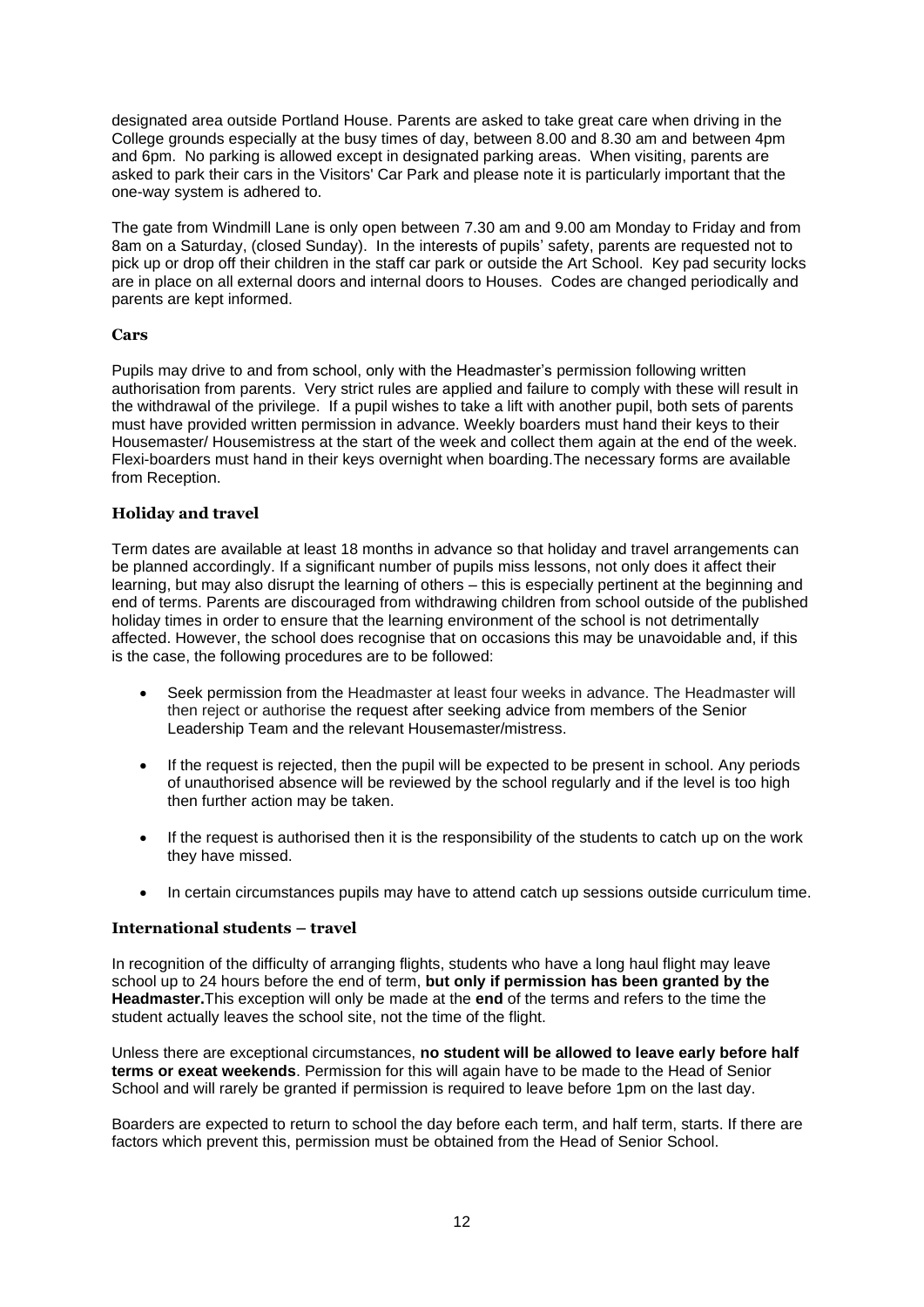Any pupils who do not have permission to leave early, or return late, will be marked with unauthorised absence on their attendance record. A pattern of unauthorised absence may involve further action being taken.

Pupils who do miss school, authorised or unauthorised, will be required to make up the work they have missed.

# **Leaving and returning to school after Exeats and holidays**

### **Leaving**

- The end of term is clearly noted on the website
- Exeats and half terms will usually begin at 4.30 pm
- At times special events, such as parent evenings, are scheduled at exeat and half terms in order for boarding parents and guardians to attend.

### **Returning**

- Boarders may return after 7pm and before 9pm.
- During school breaks, staff will also be on holiday and, therefore, will not be on site until 7pm. Unless agreed in advance with the relevant Housemaster/mistress please do not return pupils before that time as they will not be supervised.
- Snacks will be provided for boarding pupils on the night of their return.
- Please ensure you convey your collection and return details to the House staff by e–mail. This enables House staff to plan for individual circumstance (i.e. early leavers) and it ensures that staff have important information on return dates/times.

# **The Old Worksopian Society**

The OW society offers your child the opportunity of lifetime membership, and access to a worldwide network of contacts and opportunities to connect with other alumni; establishing links and providing both professional and social opportunities whilst at school and beyond.

We have an active mentoring and careers programme in place and members provide help for the pupils as they plan to go on to university and work. Through our database we are able to put current students and alumni in contact with each other, although no personal details are disclosed without permission.

Membership brings with it a host of benefits, as listed below:

- Access to our online community platform and alumni database
- Social events
- Career networking
- Professional groups
- **Mentoring**
- **Reunions**
- Cultural and artistic events
- Sports clubs and matches
- Regular communications throughout the year, including the annual OW magazine

A discretionary £5 is added to your Termly Extras Bill. Membership fees go directly to the Old Worksopian Committee to facilitate events and the production of the annual OW magazine. If you wish to opt out, please email [alumni@wsnl.co.uk](mailto:alumni@wsnl.co.uk)

### **Uniform**

**Working Dress**: Must be worn on the ground floor throughout the working day, unless advised otherwise, and in the school grounds, but need not be worn in House areas, for breakfast or 2<sup>nd</sup> tea.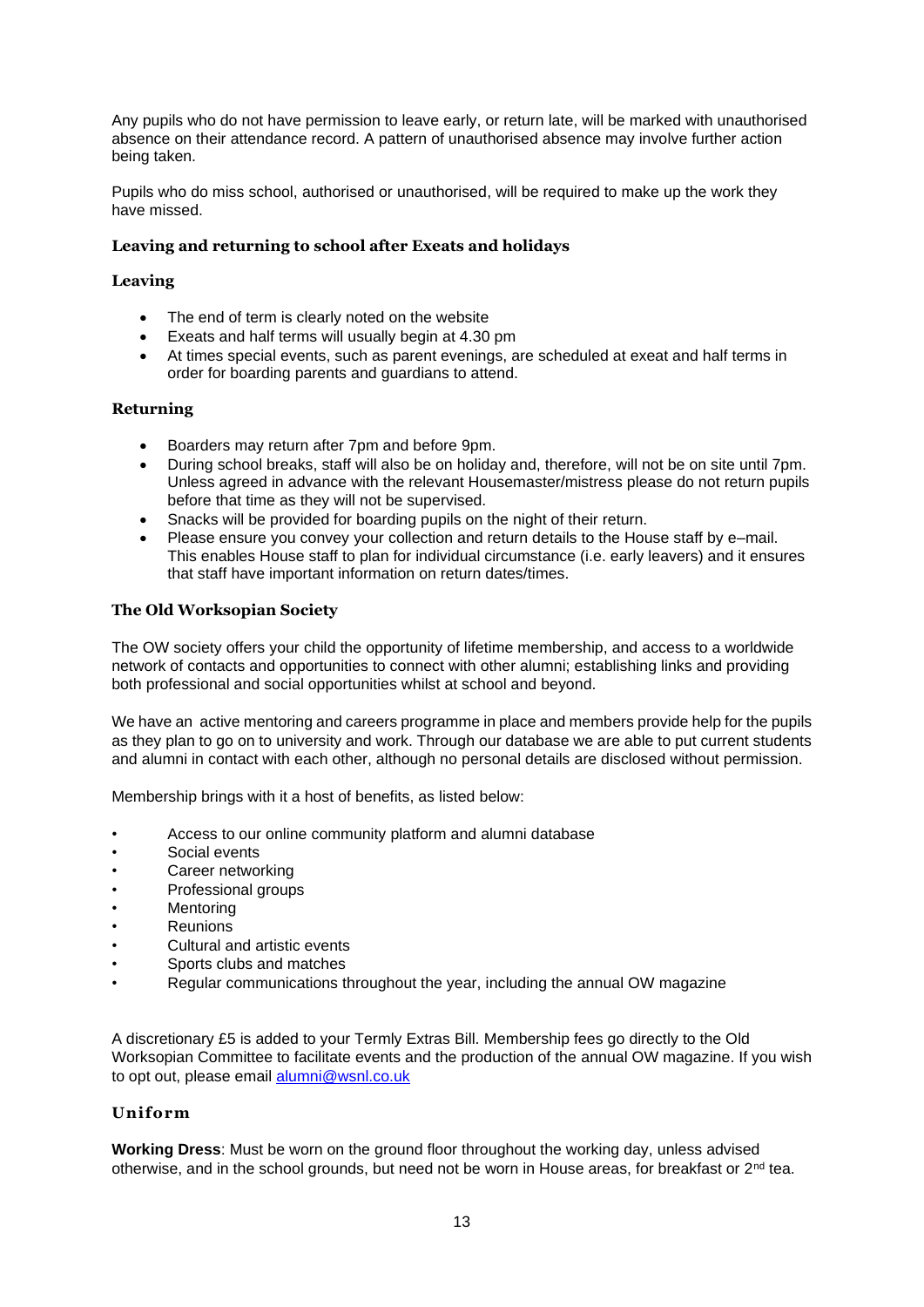Day pupils must arrive and return home in working dress. On match afternoons or after priority time, pupils may go home in tracksuit trousers and tracksuit top/school hoodie/school sweatshirt.

**Formal Dress**: To be worn for Chapel services, plays, concerts and other special occasions.

**Smart Casual**: The member of staff in charge of a school outing will usually provide dress regulations in advance of the outing.

**Informal Dress**: Pupils may wear informal dress before and after the working day and when in town

**Dining Hall**: School uniform or tracksuit trousers (plus school top) can be worn for lunch, first tea and match teas. Informal clothing at other times; shorts are permitted but only knee length, non-sports shorts.

# **Uniform**

Items marked with an asterix must be purchased from our online shop at **[https://www.mansfieldsportsgroup.com](https://www.mansfieldsportsgroup.com/)** All other items can be purchased from a retailer of your choice.

# **Yr 7-11**

# **School uniform**

- School blazer\*
- Navy-blue checked skirt\* (at least knee length) or charcoal grey trousers
- White shirt-type blouse with collar (short sleeve Summer term) to be tucked into skirt/trousers
- Navy-blue sweater (v-necked)
- \*House tie/cravat
- Flesh, black or navy-blue tights/socks
- Plain black shoes (lightweight) with a sensible heel. Stiletto or wedge heels are not allowed

# **Sports uniform**

- 1 x Tracksuit bottoms/sports leggings\*
- 1 x Hockey shirt\*
- 1 x Mid-layer top\*
- 1 x Sports socks (Navy)\*
- 1 x Sports skort\* for netball (girls) and hockey
- 1 x Sports shirt\*
- 1 x House polo shirt\*
- 1 x House socks\*
- 1 x Rugby Shirt\* for Rugby (boys)
- 1 x Rugby shorts\* for Rugby (boys)
- White sports socks
- Navy swimming costume/trunks
- **Goggles**
- Appropriate indoor and outdoor trainers
- Shin pads (Hockey and Football)
- Gumshield

### **Non-compulsory**

- 1 x Active Jacket\*
- 1 x Cricket trousers (if selected)\*
- 1 x Cricket shirt (if selected)\*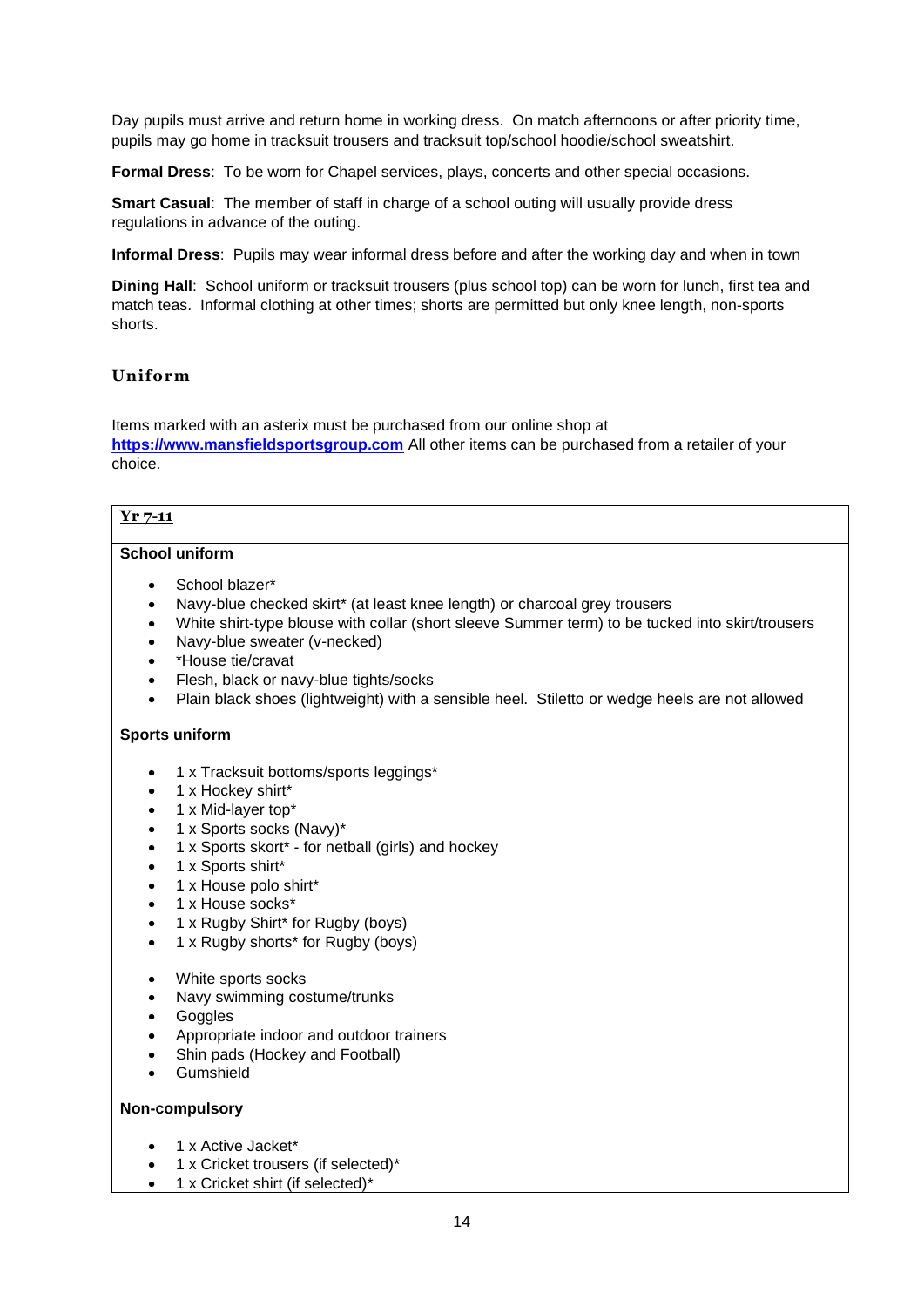### **Sixth Form (years 12&13)**

- Navy-blue, grey, dark pin striped or black suit, with skirt/matching dress (close to knee length) or tailored trousers (not tapered or tight fitting).
- Plain dark coloured v-necked sweater
- House Tie (boys)\*
- Shirts/blouses may be of an appropriate plain colour, discreet small check or thinly pinstriped. All sixth form pupils will require a plain white shirt for formal occasions.
- Black/navy or flesh coloured tights/socks
- Plain dark coloured shoes with a sensible heel. Stiletto or wedge heels are not allowed, nor are platform soled shoes

# **Compulsory**

- Tracksuit bottoms/sports leggings\*
- Polo shirt\*
- Mid-laver top\*
- Shorts/skort
- 1 x House polo shirt\*
- 1 x House socks\*

Only purchase Hockey, Cricket and specific sports kit if pupil practices and represents the school.

# **Culture, religion and gender identity**

We understand and are sympathetic to individuals who may wish to, or not wish to, wear a particular piece of uniform that falls outside our uniform policy. If this applies please get in touch with a member of the Admissions Team.

# **Sports Equipment**

**Protective Equipment:** The wearing of mouthguards for hockey and rugby is strongly recommended. A leaflet from O-Pro, a specialist supplier of fitted mouthguards, will be sent out during the summer holiday; it takes about a week for them to supply a mouthguard after taking an impression. Dental practices can provide fitted mouthguards; they are likely to need more notice. The wearing of shinguards is compulsory for hockey. Body or head protectors worn for rugby must be approved by the International Rugby Board and marked with the IRB label. Helmets must be worn by batsmen and close fielders in cricket; the school will provide helmets for those pupils who do not have their own. The wearing of goggles to play squash is mandatory.

# **Appearance and standards (all year groups)**

**Sweaters:** Cardigans are not allowed. School sweatshirts are not an acceptable alternative to a V-necked jumper.

**Shoes:** Only plain polishable shoes are acceptable; not suede, suede effect, heavy duty 'Doc Marten' type, patent, or sling-backed. Heels must be of a sensible design. Heels above 5cm (2") are not acceptable. Boots or casual trainers are not to be worn with school uniform. Ankle boots may be worn with trousers.

**Hair:** Hair must be clean and tidy at all times, and be tied back when appropriate with plain dark coloured hair bands. Dyed hair is only acceptable when discreet. Facial hair is expected to be kept neat and tidy.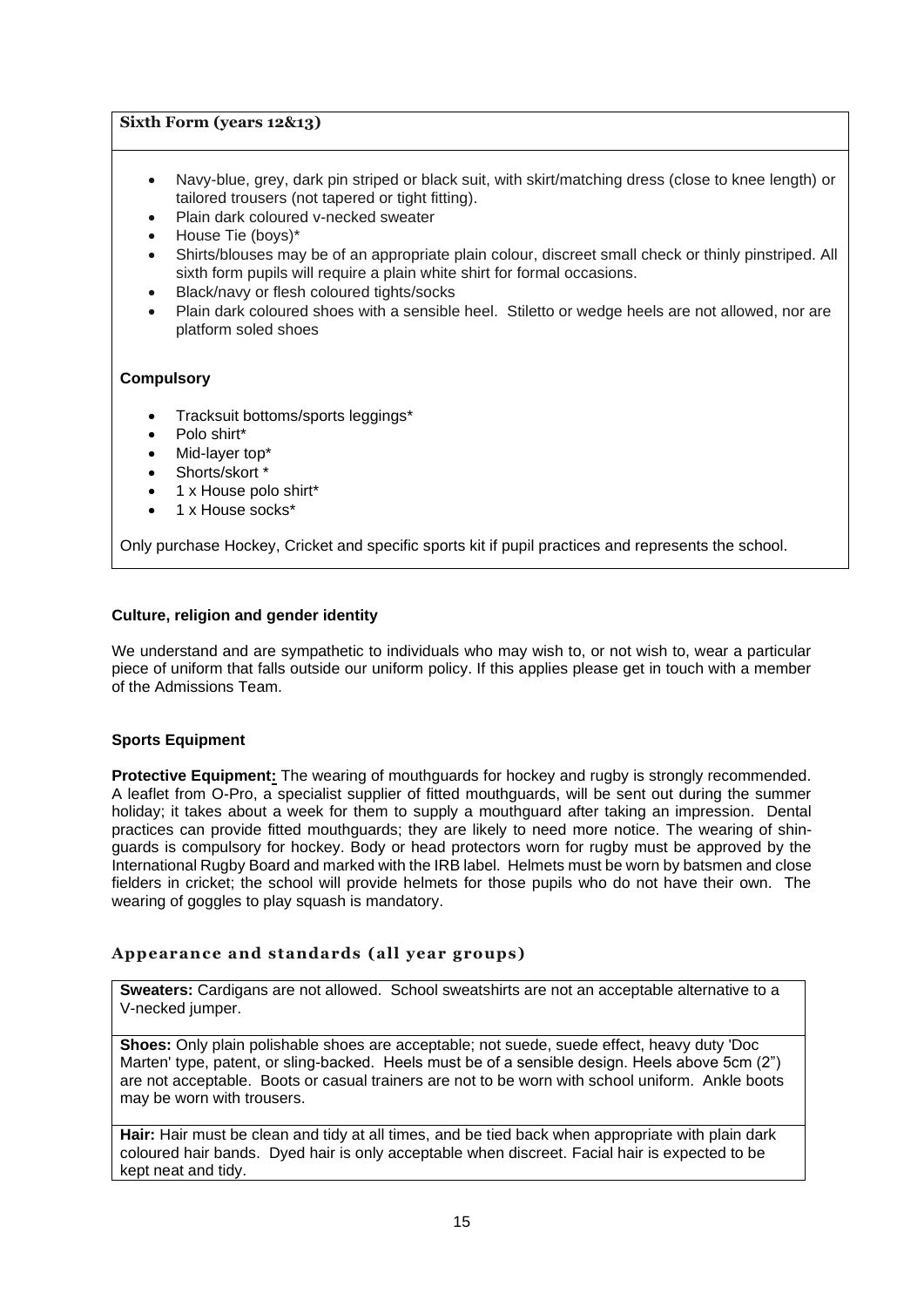**Jewellery:** A wrist watch and one pair of earrings, one in each ear lobe, (not in the upper ear) and a small chain may be worn. No other jewellery may be worn by pupils below the Sixth Form One charity wristband may be worn.

**Tattoos:** The law states that persons under the age of 18 are not allowed to be tattooed and the school expects pupils to observe this law. On pupils who are over 18, tattoos that can be seen when wearing school uniform or games kit are not permissible.

**Skirts:** Must be of an acceptable length and style. Skirt lengths must be close to knee length. Full length skirts are unacceptable. Slits in skirts are unacceptable other than a kick pleat or small slit at the back. No skirts with fringes are permitted.

**Make-up:** Discreet make-up may be worn by members of the Sixth form. They may also wear nail varnish but only pale shades of pink or beige. Other colours are not acceptable. Extensions, decorated gels, acrylics or any other glitter type varnish may not be worn. Pupils below the Sixth form are not allowed to wear make-up.

**Socks:** Should be of a quiet, single colour. Highly coloured or striped socks are not allowed. White socks must not be worn with weekday or formal wear

**Tuck Box**: In addition to the above list, parents of boarding pupils may like to purchase a lockable tuck box. The tuck box should be clearly marked on the outside with the pupil's name; two padlocks are required. A set of named spare keys should be given to the Housemaster/mistress.

**Notes on Clothing and Equipment:** All clothes must be clearly named with a woven name tape, showing name, initials and the abbreviated House name. Parents can opt to purchase their child's clothing fully labelled via the on-line School Shop. Name tapes can be ordered by the on line School Shop if required.

Housemasters/Housemistresses will be pleased to give advice about the suitability of items of clothing or general equipment.

All clothes must be sent to the College clean, mended and fit for a full term's wear. The Sewing Room staff cannot do more than repair clothing which becomes torn or worn in the course of the term. Clothing which is sent in an unserviceable condition will be returned and the pupil will have to go without it until it has been replaced.

A suggested packing list is attached as Appendix 1.

**Valuable Items**: parents are reminded that personal effects are **not** insured by the school. In addition to Personal Effects Insurance, all personal effects, of any value, but particularly more expensive items, should be clearly and obviously indelibly named. Pupils are advised against bringing any items of significant sentimental value.

#### **Boarding at Worksop College**

At Worksop College and Ranby House, we offer boarding from years 3 – 13. Boarding is available for one or two nights a week (flexi-boarding), right up to full boarding (7 nights).

If you are interested in more information about the various options available, please visit our website or email [admissions@wsnl.co.uk](mailto:admissions@wsnl.co.uk)

#### **Starting at Worksop as a Boarder**

All new boarding pupils are contacted by their prospective Housemaster/mistress before they start at Worksop.

As with all new Pupils, a new boarder will be allocated a mentor - an existing pupil who has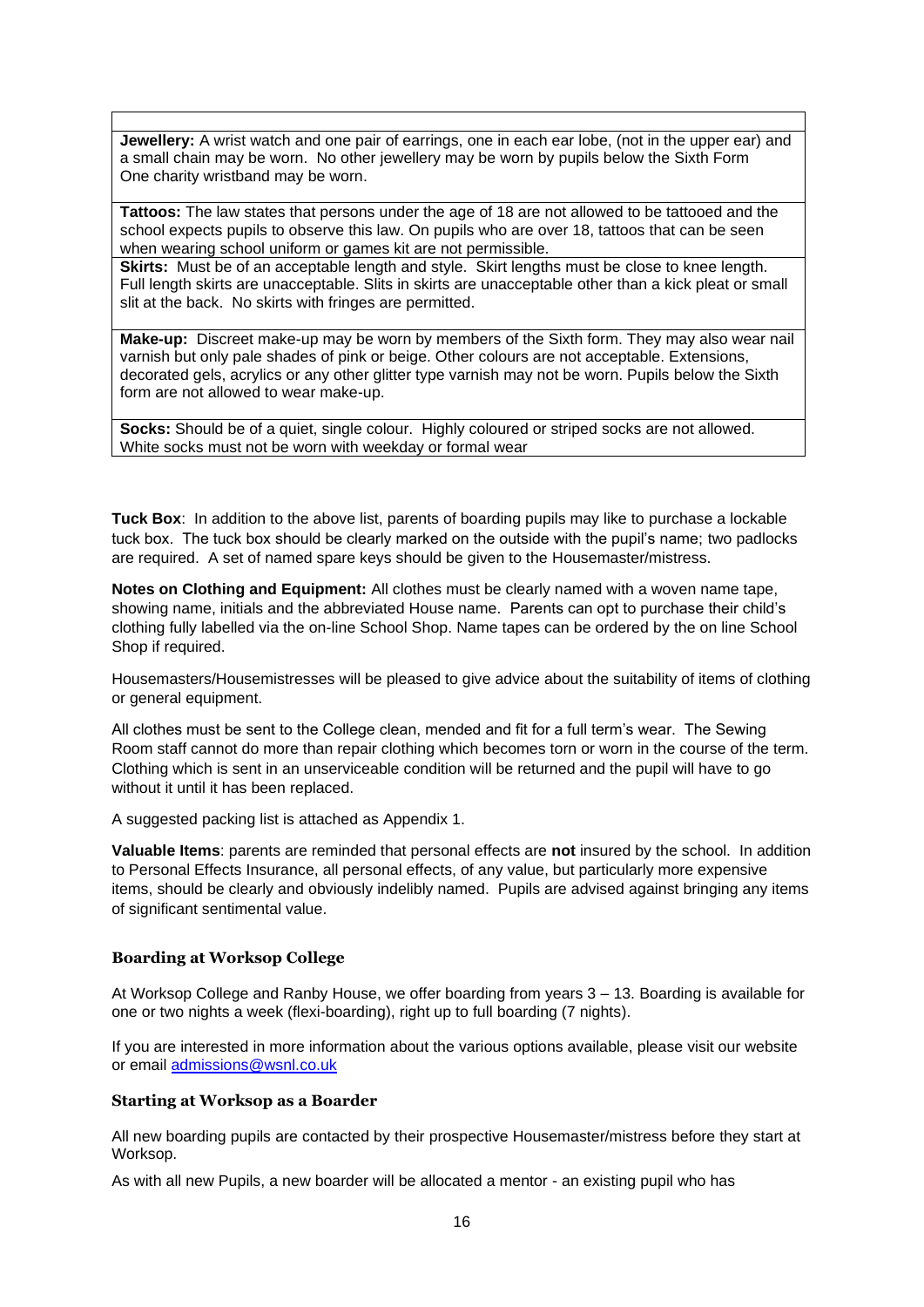responsibility for looking after a new pupil. As far as it is practicable, a boarding child will be allocated a mentor who is also a boarder. Where this is not possible, the boarder will have an official mentor during the day and a boarding mentor allocated by the Housemaster/mistress for boarding times. The duties of the mentor include:

- 1. Accompanying the new pupil to all his/her first events meals, assemblies, registration, chapel, lessons, games sessions, priority time.
- 2. Keeping him/her company during breaks and other free time for the first few days.
- 3. Passing on information common to all pupils in terms of expectations of staff and routines.

In addition, Housemasters/mistresses, their assistants and House tutors maintain a watching brief for each new boarder, sharing information and discussing concerns, referrals and observations with other staff.

Housemasters/mistresses ensure that the new boarder is informed of the routines of the House as well as what he/she should do in a fire drill and what to do and where to go if he/she feels unwell. unsettled or unhappy, both during the day and at night.

### **Pastoral Care**

Every member of staff has a responsibility for the pastoral care of the members of the school community, and pupils should not feel that it is only members of their House staff who care for them. The Chaplain and the School Nurses play a vital part in the pastoral system of the school and many pupils take advantage of their counsel during their time at the College. In addition senior pupils receive peer mentor training and pupils are easily able to access these mentors across the school.

### **Guardianship – overseas students**

The College requires every overseas pupil to have a Guardian based in the UK. Overseas pupils are usually expected to stay with their Guardian during exeats and half term holidays, although we are able to accommodate some pupils during exeats. An additional fee applies here, please visit our website or contact [admissions@wsnl.co.uk](mailto:admissions@wsnl.co.uk) for more information.

Guardians will need to act, in conjunction with the pupil's Housemaster/mistress, *in loco parentis* as they have an important role to play in supporting pupils as they progress through the school.

They also need to be responsible for safe travel arrangements and for providing a comfortable, warm and welcoming place to stay. If you have difficulty in finding a suitable guardian, please contact the College and we will be pleased to assist you. Full details of Guardianship organisations can be found at [www.aegisuk.net.](http://www.aegisuk.net/)

# **Organisation of day and week – Boarders**

For boarders, the day starts with breakfast at 7.30 am Monday to Friday and 8.30 am on a Saturday. Sundays it is not served until 10.30 am and is a 'brunch' style meal.

Formal registration takes place twice daily at 8:30am and 12:15pm Monday to Friday, 9:20 am on Saturdays. Latecomers are required to sign in at Reception. It is vital that the duty member of staff knows the whereabouts of each pupil, and members of the House are expected to observe the signing in/out procedures in place, particularly in the evening and throughout the weekend. Day pupils are expected to sign out whenever they leave the College at the end of the day. There are clear guidelines in place to deal with the incidence or suspicion of missing pupils, particularly important in the event of an evacuation due to a fire alarm.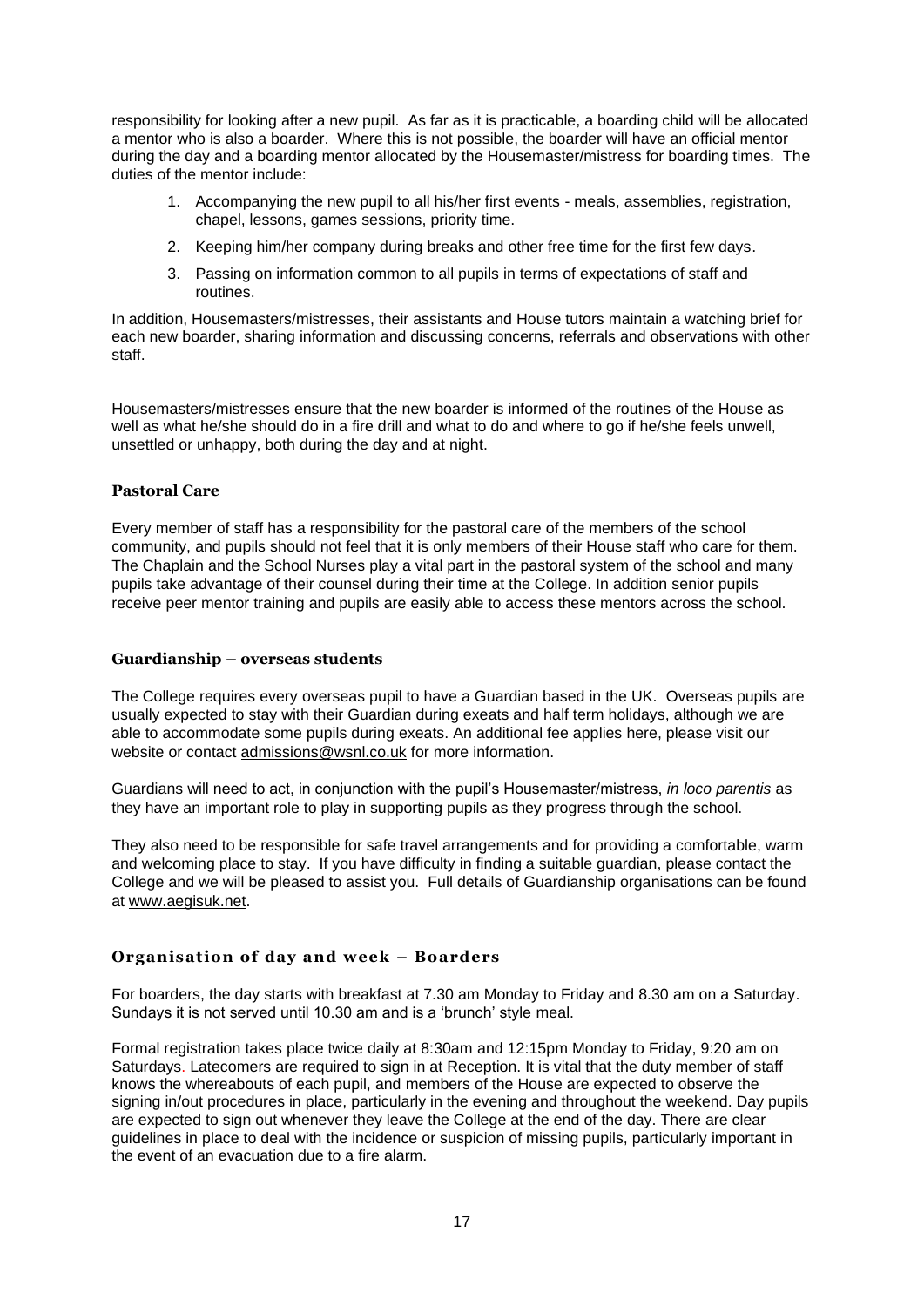Full boarders will need to obtain permission from parents/guardians to stay out of school on any Saturday or Sunday evening and this should be confirmed in writing by Thursday lunchtime – parents hosting boarders are expected to take full responsibility for that child for the duration of the visit and should complete the appropriate form (available on request from the relevant Hsm), also by Thursday lunchtime.

# **Housekeeping**

Every House has a Housekeeper who is responsible for the House cleaning, laundry and general tidiness. They are also a great listening ear to all pupils in their House.

Each House has a laundry rota and pupils should ensure that their laundry is ready for collection by 8.30am on their relevant laundry day. Please ensure that items are named as this makes it easier to return them directly to the pupil concerned.

Keeping on top of cleanliness and hygiene is much easier than having to do big clear-up sessions. Each House is home to 50+ pupils and all students are responsible for keeping their personal areas tidy. **All litter should be placed into bins and clothes on hangers in wardrobes.** The floor of rooms should be as clear as possible so that Housekeepers can clean without having to move a multitude of items. Shoes should not be left lying around.

Every morning beds should be made and rooms left tidy with hairdryers/mobile phones/hair straighteners unplugged.

#### **Fire routes should be clear at all times.**

### **Food**

It's important that the kitchen rules are followed:

- Any food kept in bedrooms should be in an appropriate container;
- ALL chilled food should be kept in the fridge in the kitchen. All other food should be in appropriate containers;
- All food 'Use By' dates must be adhered to;
- Fridges should be checked daily and out of date food/milk disposed of;
- Although there is a kitchen rota, you should still wash up your utensils as you go along and when you have finished eating;
- **Do not** leave dirty plates etc. in the Common Rooms or your bedrooms.

#### **Duties**

Within the House, pupils are usually expected to carry out certain duties. This may be the occasional responsibility for ensuring that a communal area is tidy or the collection of the House's post or daily milk and bread allocation. Eventually, pupils may be asked to take on greater responsibility within the House, and ultimately may be invited to be a House Prefect.

#### **Health and Safety**

Pupils are advised to read the College regulations concerning electrical items. **NO** electrical items are allowed in the House unless the Housemaster/mistress has given permission. In addition it is **forbidden** to have heating elements or electrical motors in private areas. This means refrigerators, kettles and toasters must not be used except in kitchens. Pupils must report damaged electrical outputs immediately.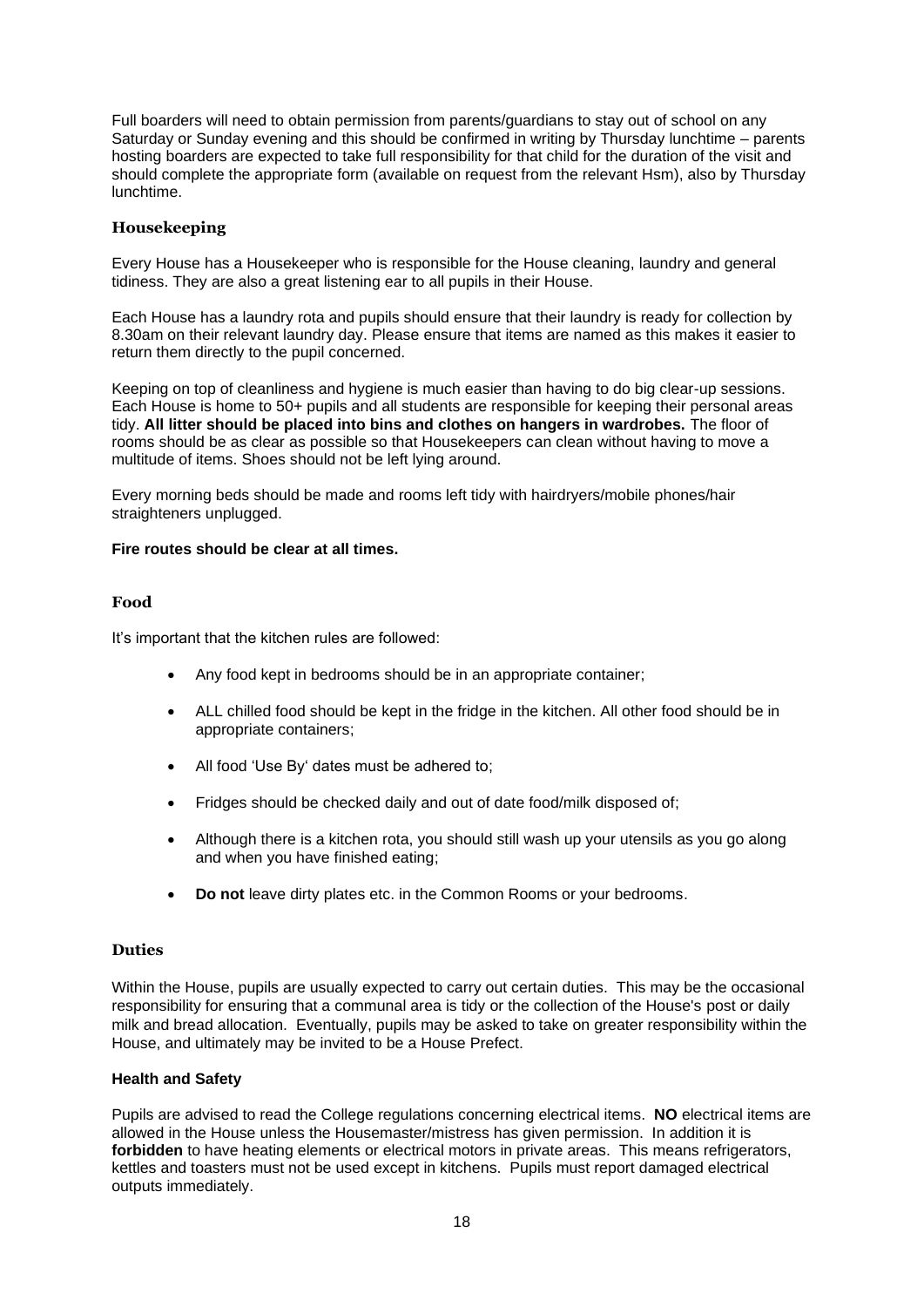### **Fire regulations**

- Fire doors must not be propped open when rooms are left empty
- Pupils must not lock their doors when inside
- It is an offence to tamper with fire safety equipment.

It is every pupil's responsibility to know and understand the Worksop College and House fire regulations.

If the fire alarm sounds:

Each member of the house has a responsibility to ensure that all persons are alerted.

- Close windows and doors. If possible, switch off electrical appliances including lights;
- Check any neighbour is awake and vacate the building swiftly but in an orderly manner, please do not run;
- Always have appropriate footwear and clothing ready.

### **Your child's personal space**

We offer a number of different types of room – and depending on their age, your child will be in a single, double, triple or quadruple room. It is not unusual for Boarders to share, sometimes with Day pupils - and we encourage all our pupils to personalise their own space.

#### **Bed Linen**

Sheets, duvet covers, pillowcases etc., can be provided by the school. Full and weekly boarders are encouraged to bring their own duvets and duvet covers, although we realise that this may not be possible for overseas students. General laundry, which includes items of clothing, is done once a week and is organised in Houses though pupils may always speak to their Housekeeper if there are items that need washing outside the normal laundry rota.

#### **DVDs and Games**

Please ensure that your child does not return to School with DVDs/electronic games which are not suited to their age. No one is allowed to watch any DVD or play any electronic game if it is rated above their age.

#### **Boarders' Expenses/Pocket Money**

Boarders' expenses are usually added to their termly bills. This may be for activities such as weekend trips, school shop purchases or additional items. Boarding pupils are encouraged to hand in pocket money for safe keeping and request access via their Houseparent.

#### **Tuck Box**

In addition to the Packing list (Appendix 1) parents of boarding pupils may like to purchase a lockable tuck box. The tuck box should be clearly marked on the outside with the pupil's name; two padlocks are required. A set of named spare keys should be given to the Housemaster/mistress. In all cases, tuck must be kept in a box, either plastic or tuck box.

# **Bedtimes**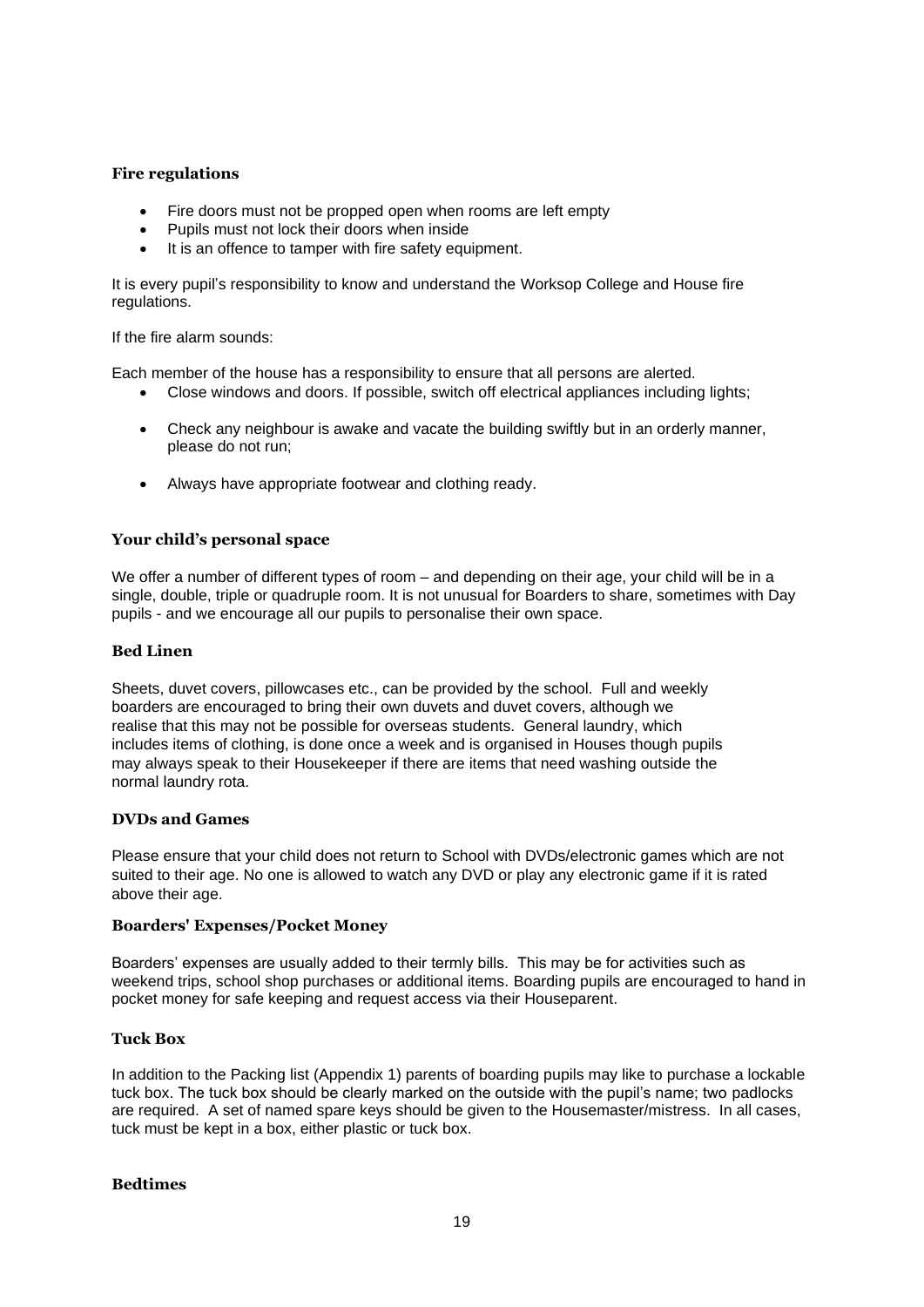It is particularly important that pupils get sufficient sleep by being in bed at the correct time and to not keep others awake by talking. This is especially important on evenings prior to a working day when pupils should be sympathetic to the needs of staff and other students. Bedtimes therefore are as follows:

|                      | In Dorm | Lights out |
|----------------------|---------|------------|
| <b>Yrs 7 &amp; 8</b> | 21.00   | 21.15      |
| Year 9               | 21.40   | 21.45      |
| Year 10              | 21.55   | 22.00      |
| Year 11              | 22.10   | 22.15      |
| Year 12              | 22.30   |            |
| Year 13              | 22.30   |            |
| Final Head Count     | 22.30   |            |
| Lock-up              | 22.40   |            |
|                      |         |            |

### **Leaving the premises**

It is assumed that weekly boarders go home for weekends, (after their lessons on a Friday or their activities/match commitments on Saturday until either 9.00 pm on Sunday or 8.15 am on Monday).

Full boarders are allowed to go home for weekends by arrangement. If a full boarder is going out for the weekend, or a weekly boarder is staying in school, the Housemaster or Housemistress must be informed by parents, in writing, by Thursday evening. If boarders are spending the weekend with friends, both sets of parents must give permission to the Housemaster or Housemistress, **in writing**, by Thursday evening.

In the case of weekend leave, pupils may not absent themselves from any school commitment without specific permission from the members of staff concerned and the relevant Housemaster/mistress. Requests for weekend leave must be made by parents, **in writing**, by Thursday evening.

#### **Arranging or accepting invitations for visits to friends**

School friends often get together and make arrangements to invite each other out. This is perfectly normal. However, messages sometimes do not get back to parents, who are then not aware of the plans being made by their offspring! This can cause problems and use up an enormous amount of time in chasing up invitations and replies.

There are in essence two responsibilities for pupils and parents once an invitation has been made.

- 1. The pupil must relay this information to his/her parents.
- 2. The parents must reply to the Housemaster/mistress giving consent via email.

To avoid any disappointment please stress to your child the importance of passing information to you as parents or guardians at the earliest possible convenience, in order that you have the time to deal with the invitation.

# **Parties (off school premises)**

We are all aware of the potential for problems to arise from parties and the school duly requests that these are confined to holidays and exeats. However, should parties be arranged, we have outlined below the specific duties of parents and hosts in organising parties or giving permission for their boarding child to attend.

1. The responsibility for granting permission for attendance at the party lies with the parent or guardian who must give the school written permission for their child to attend.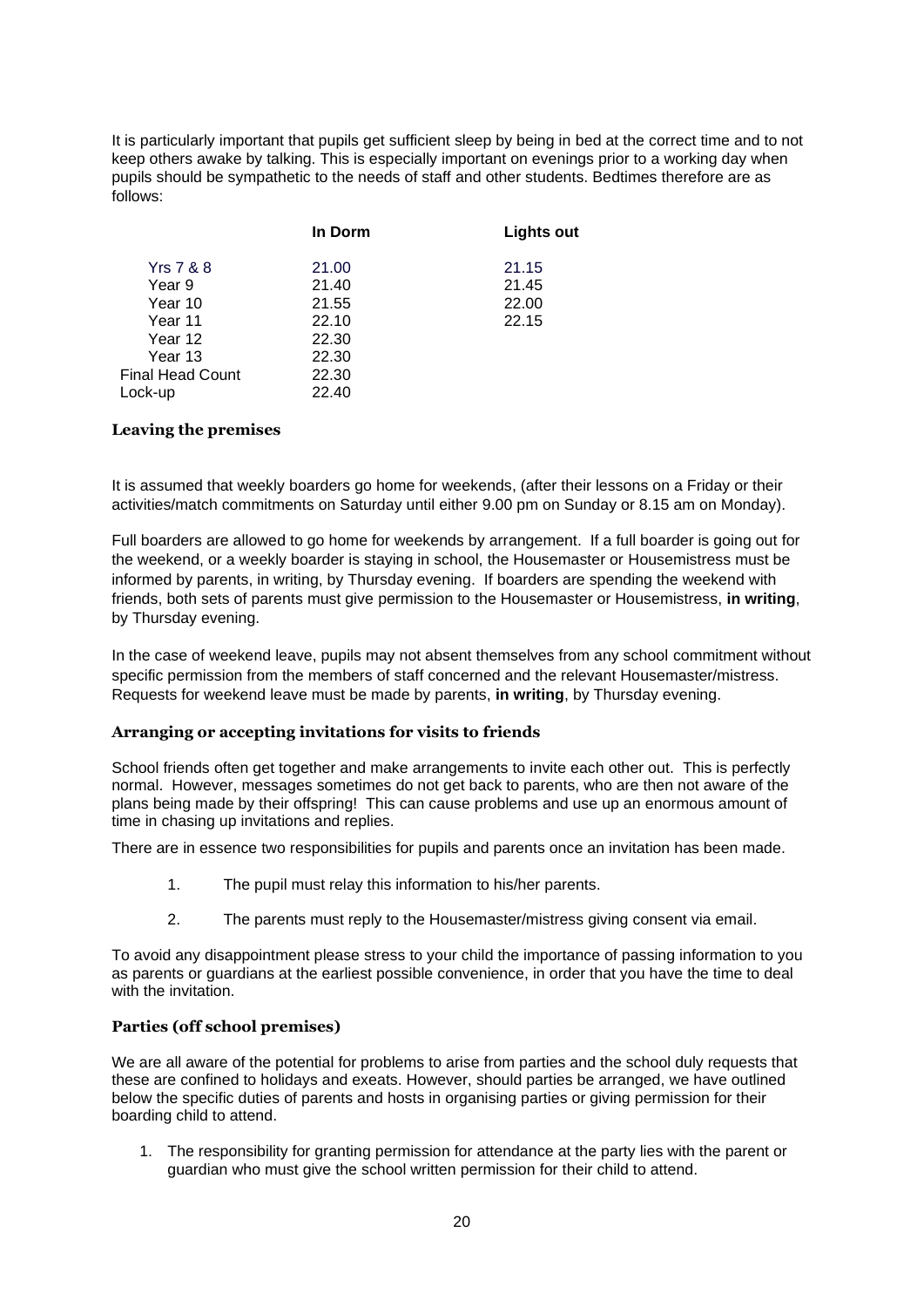- 2. The parent or guardian must be satisfied with the arrangements in place for the supervision of their child when attending the party. The school would strongly recommend that parents or guardians make contact with the host directly and receive details of the invitations from them. It is not recommended that parents or guardians rely solely on conversations with their children to make a decision, as this can sometimes lead to confusion or misunderstanding.
- 3. The school cannot take responsibility for any accidents or mishaps that might occur whilst a pupil is invited out. In the event of an emergency the hosts and parents will need to have appropriate action plans in place.
- 4. School staff will have a duty of care to those pupils who are at school, and would not normally be available to help out should problems arise.
- **5.** We will reserve the right to refuse any invitations we consider to be improper or suspect, and would be grateful if parents could check details of any invitations before they give their agreement.

# **Activities**

Each evening from Monday to Friday a wide variety of activities is offered after prep and boarding pupils are expected to join in with at least two each week. Several of these have been developed at the request of individual pupils and, as ever, we encourage initiative here.

Pupils staying in College over the weekend are encouraged to subscribe to the varied activities on offer, both within and outside the College, supplemented by Chapel services. With the permission of the duty member of staff, groups of pupils may visit Worksop on a Sunday afternoon.

### **Keeping in touch**

As well as our regularly updated website and parent app, please follow us on our social channels to be kept up-to-date around what's going on across school.

There are links to all our social channels on the bottom of our website.

You will also receive our monthly e-newsletter and our annual school magazine.

We are always striving to improve our communication with parents, so please do email [marketing@wsnl.co.uk](mailto:marketing@wsnl.co.uk) to let us know of any improvements you think we should make.

#### **Governance**

The College forms, together with Ranby House, Woodard Schools (Nottinghamshire) Limited, which is both a registered charity and a limited company. It is part of the Woodard Corporation. All School Governors are Company Directors. Should a parent wish to contact the Custos they may do so as follows: The Custos c/o the Clerk to the Governors, Worksop College, Cuthbert's Drive, Worksop, Nottinghamshire, S80 3AP.

The full Board meets termly and the other Governor Committees meet termly or more often as required.

Members of the Board are detailed on our website.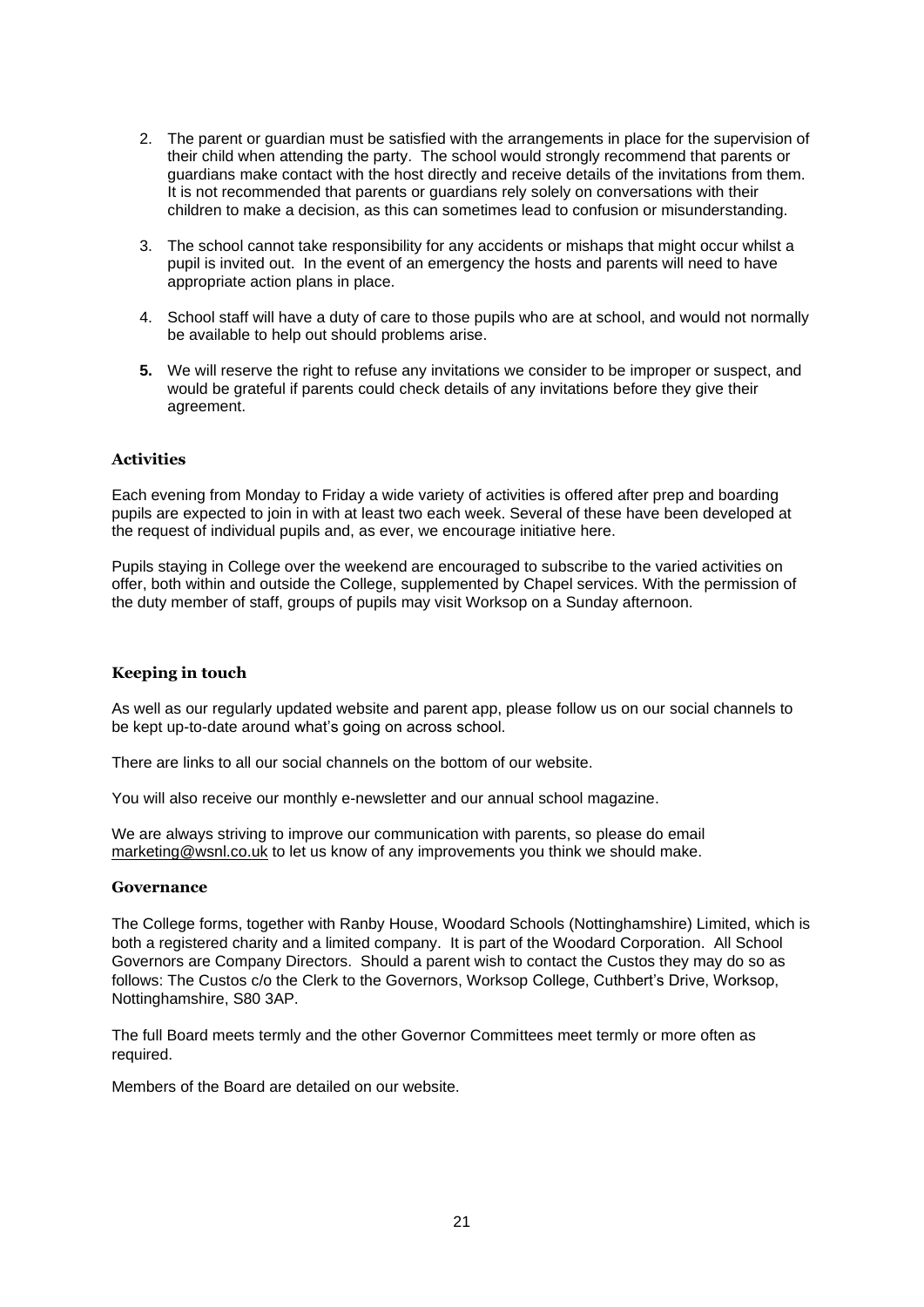# **Complaints**

Parents and pupils may make a formal complaint by adopting the procedure set out in our Complaints Policy, available on our website.

You are encouraged to seek an Informal Resolution by contacting the appropriate member of staff, Housemaster/Housemistress or Deputy Head. If still not satisfied (following a failure to reach an earlier resolution) parents can request the Chair of Governors (Custos) to ask for a hearing with a Complaints Panel. Full details are contained in the Terms and Conditions.

### **Contacts**

| Area                        | <b>Phone</b>          |
|-----------------------------|-----------------------|
| Main School Office          | 01909 537100          |
|                             | enquiries@wsnl.co.uk  |
|                             |                       |
| Marketing & Admissions Team | 01909 537100          |
|                             | admissions@wsnl.co.uk |
|                             |                       |
|                             | marketing@wsnl.co.uk  |
| <b>Finance Team</b>         | 01909 537121          |
|                             | billing@wsnl.co.uk    |
|                             |                       |
|                             |                       |
| <b>Healthcare Centre</b>    | 01909 537138          |
|                             | hcc@wsnl.co.uk        |
|                             |                       |
| Derry House                 | 01909 537134          |
|                             |                       |
| Gibbs House                 | 01909 537137          |
|                             |                       |
| Mason House                 | 01909 537129          |
|                             |                       |
| Pelham House                | 01909 537131          |
|                             |                       |
| Portland <sub>7</sub>       | 01909 537102          |
| Portland 8                  | 01909 537130          |
|                             |                       |
| <b>Talbot House</b>         | 01909 537152          |
|                             |                       |

#### **Words you need to know**

We know each school has its own culture and way of describing events, people and places. To help you become accustomed, here are a few terms you may hear regularly:

**Brunch** - is breakfast/lunch on a Sunday. It runs from 10am until 12 noon. The next meal on a Sunday happens at 5pm so boarders need to make sure they eat lots at brunch!

**Callover** – registration in House when the pupil must report to a member of House staff.

**Chapel** – Chapel services take place on Monday and Friday mornings – everyone must go to Chapel.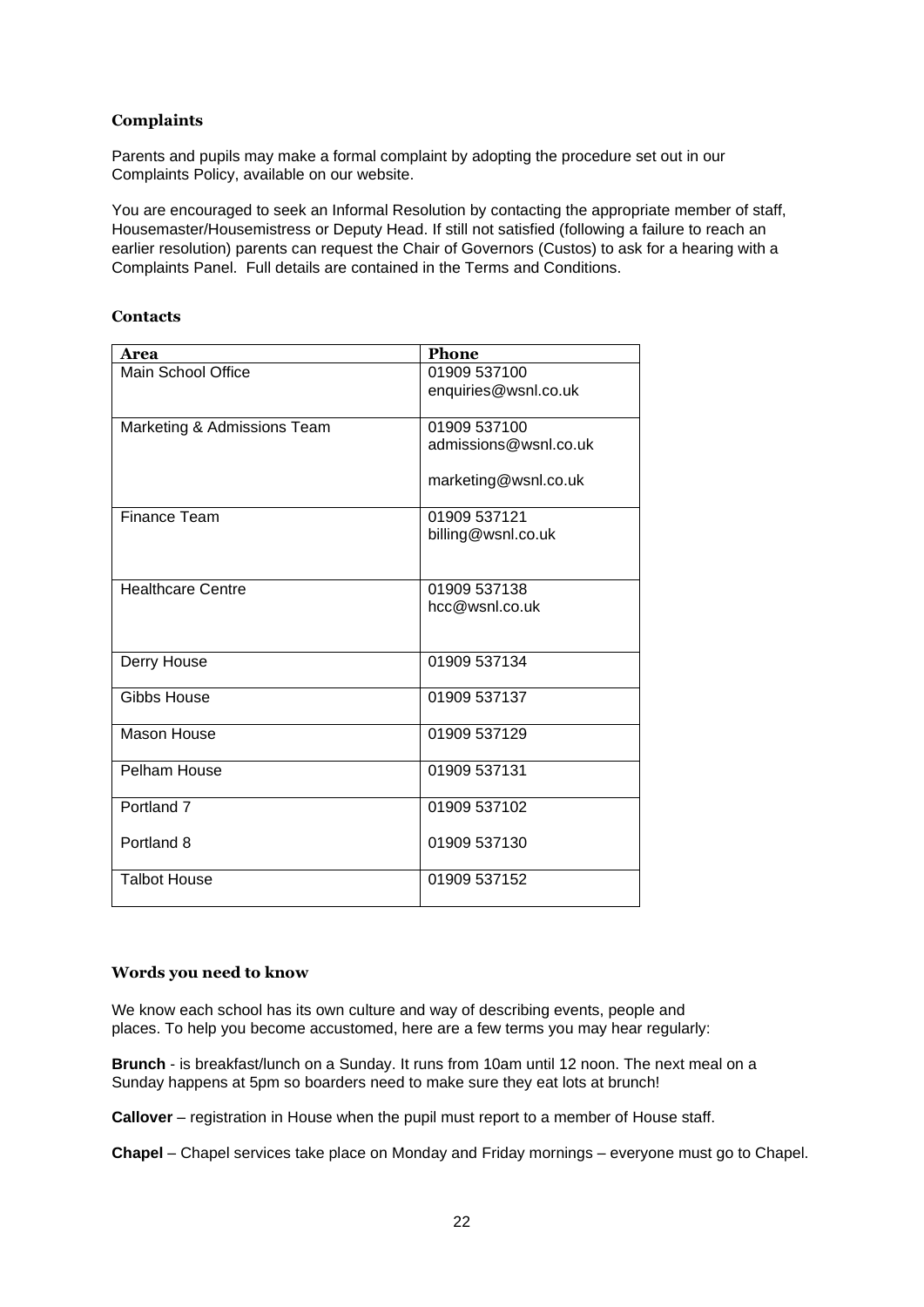**CCF**– the **C**ombined **C**adet **F**orce happens on a Monday afternoon. There are 3 groups: Army, Navy and the Air Force and activities include map reading, shooting, sailing, gliding and lots of teamwork and leadership.

**Cloisters** – these are the corridors around the ground floor of the main building. They are arranged in a square so, if you think you are lost, keep going, soon you will find where you need to be!

**Congers** – when the whole school goes to Chapel and practises singing! It happens for around 10 – 15 minutes on a Wednesday morning.

**Duties** – these are jobs that pupils do in house or around the school; they are there to help the community to run smoothly.

**EAL** – English as an Additional Language lessons

**Evensong** –Sunday or Friday evening service which happens only a couple of times a term. Parents and friends are invited to this service.

**Exeat** – is a weekend when everyone gets to have a break from school. Many people go home at this time but some students will stay with guardians or a host family. Inviting overseas students to stay is always well received! Pupils will be asked to let us know what your arrangements will be in plenty of time.

**Games** – happens on Tuesday or Thursday according to individual timetables, plus Wednesday afternoon and some Saturdays.

H**alf-term** – is a longer holiday usually one week long, but in October we get 2 weeks!

**PSHE** – is a lesson where you talk about issues relating to you such as your health, your feelings, how you get on with people and lots, lots more!

**HSM** – this is a contraction of the word Housemaster or Housemistress.

**The Quad** – the courtyard that our main building is built around is called the quad.

**Prep** – another word for homework.

**Priority Time** – a time in the day when pupils can take responsibility for organising their own study. Whether that is doing prep or attending one of the many subject clinics run by academic staff

**OW** – the acronym for Old Worksopian; the name of our alumni.

**1st Tea** – a light snack taken in the Great Hall or in your own House. It's usually a drink and a biscuit or piece of toast.

**2 nd Tea** – the main evening meal. Generally taken in the Great Hall**.**

**House Time** – a time for everyone in your House to come together to do activities or to represent the House in competitions such as cookery, chess or sporting activities.